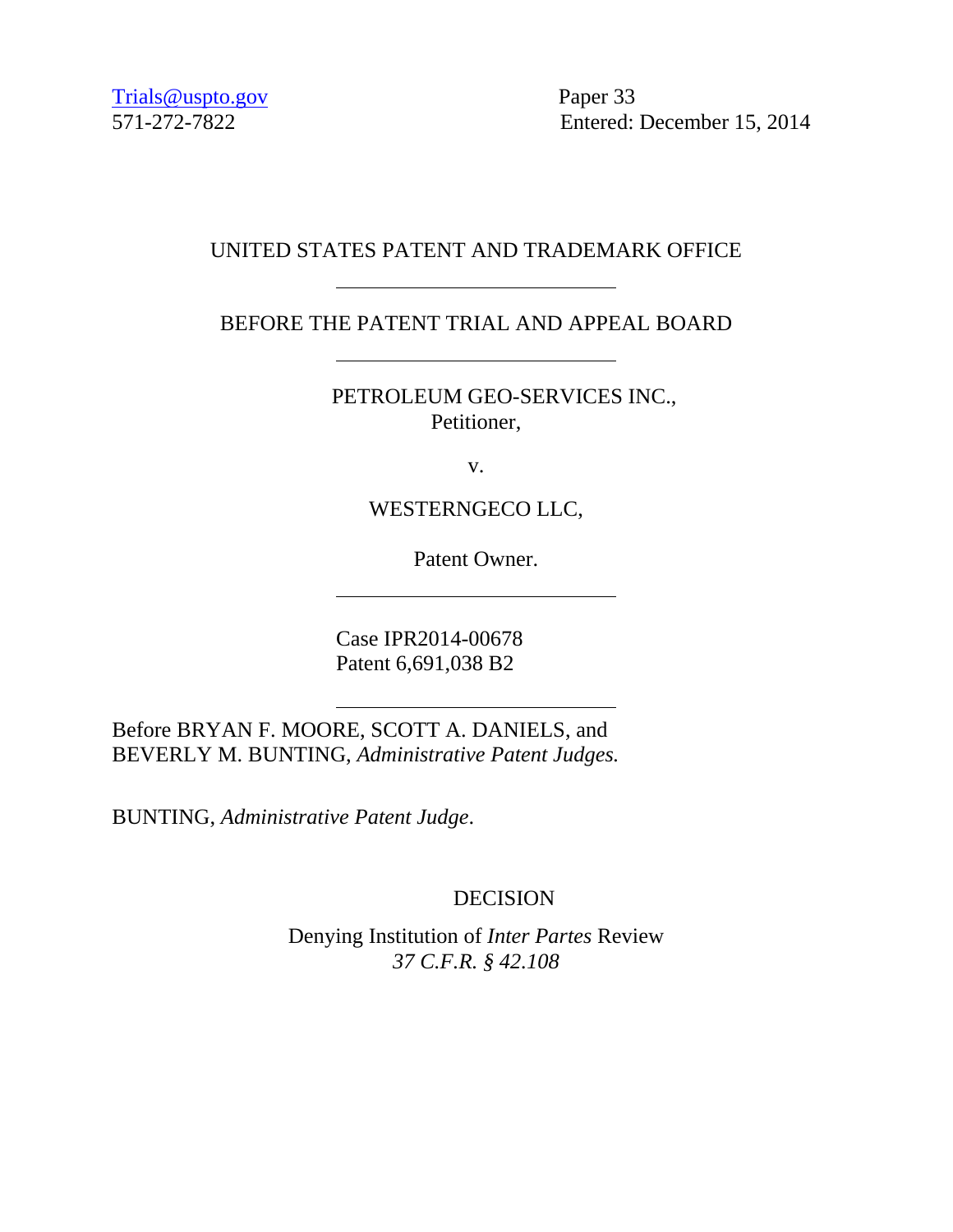-

#### I. INTRODUCTION

Petroleum Geo-Service Inc. ("Petitioner") filed a Petition requesting *inter partes* review of claim 14 of U.S. Patent No. 6,691,038 B2 (Ex. 1001, "the '038 patent") pursuant to 35 U.S.C.  $\S$ § 311–319. Paper 2 ("Pet.").<sup>1</sup> Patent Owner, WesternGeco L.L.C. ("Patent Owner"), filed a Preliminary Response to the Petition on September 16, 2014. *See* Paper 27 ("Prelim. Resp."). We have jurisdiction under 35 U.S.C. § 314, which provides that an inter partes review may not be instituted "unless . . . there is a reasonable likelihood that the petitioner would prevail with respect to at least 1 of the claims challenged in the petition."

#### II. BACKGROUND

 Petitioner challenges the patentability of claim 14 (i.e., "the challenged claim") under 35 U.S.C. §§ 102(b), 102(e) and 103(a). Pet. 29. Upon consideration of the information presented in the Petition and Preliminary Response, we determine that Petitioner has not demonstrated that there is a reasonable likelihood that the challenged claim is unpatentable. Accordingly, we do not institute an inter partes review as to claim 14 of the '038 patent based on any of the asserted grounds.

### *A. Related Proceedings*

 Petitioner indicates that the '038 patent is the subject of the following judicial matters: *WesternGeco L.L.C. v. Petroleum Geo-Services, Inc.*, 4:13-cv-

<sup>&</sup>lt;sup>1</sup> Petitioner filed both public and confidential versions of the Petition. Papers 1, 2.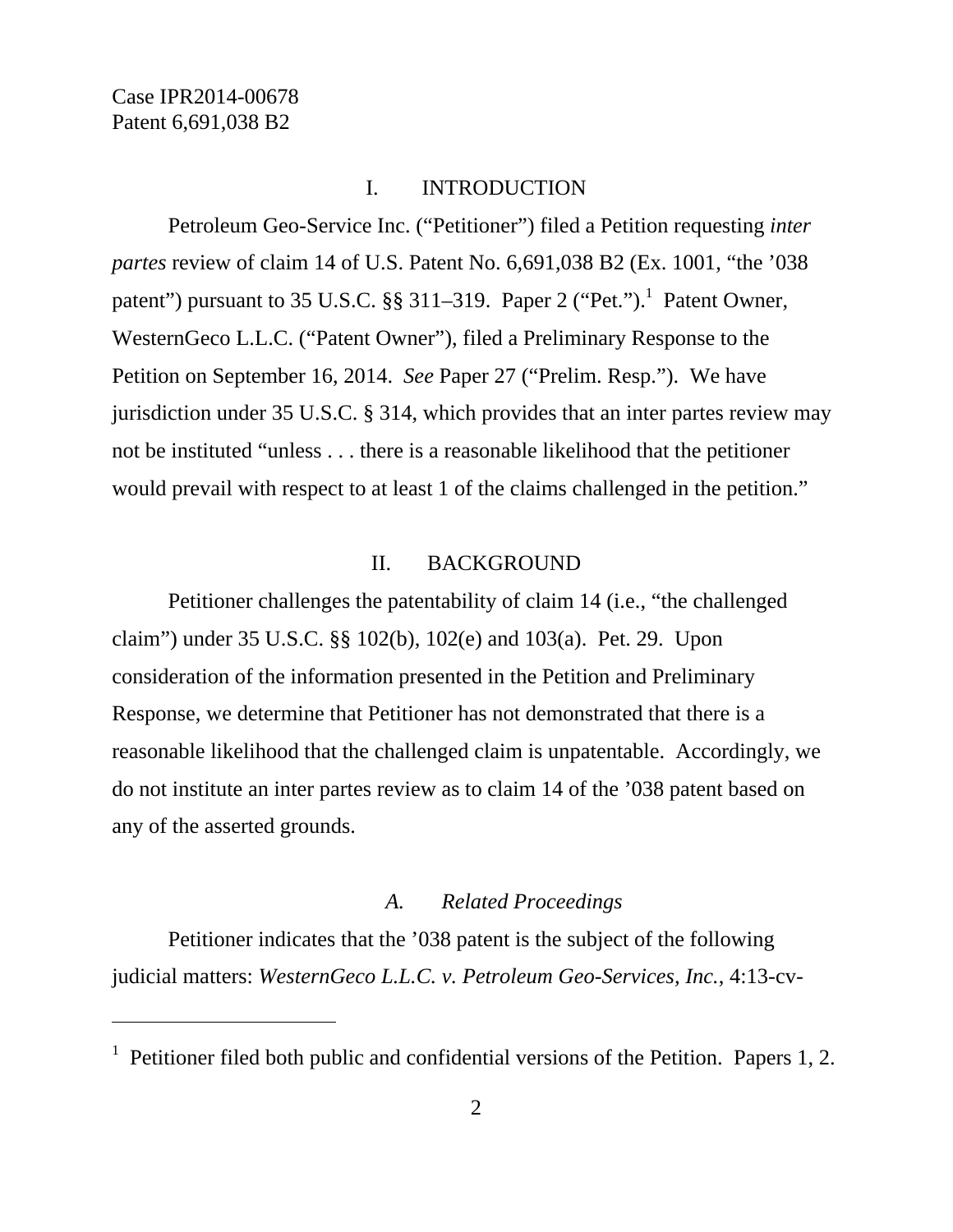$\overline{a}$ 

 $\overline{a}$ 

l

03037 (S.D. Tex.); and *WesternGeco L.L.C. v. ION Geophysical Corp.*, 4:09-cv-01827 (S.D. Tex.). Pet.  $5.<sup>2</sup>$ 

#### *B. The '038 Patent (Ex. 1001)*

The '038 patent is directed to a sea-borne seismic acquisition tracking and positioning system that tracks the geometry of a towed seismic streamer array and the relative positions of each individual streamer forming the array elements, "so that the towed seismic array data acquisition runs are repeatable, thereby enabling acquisition of four-dimensional geophysical data (x, y, z, time)" (Ex. 1001, 2:16– 23) as s hown in F igure 1:



Figure 1 is a schematic diagram illustrating the seismic data acquisition tracking and positioning system.

<sup>&</sup>lt;sup>2</sup> Petitioner concurrently filed additional petitions challenging the patentability of related U.S. Patent No. 7,162,967 B2; U.S. Patent No. 7,080,607 B2; and U.S. Patent No. 7,293,520 B2. See IPR2014-00687; IPR2014-00688; and IPR2014-00689.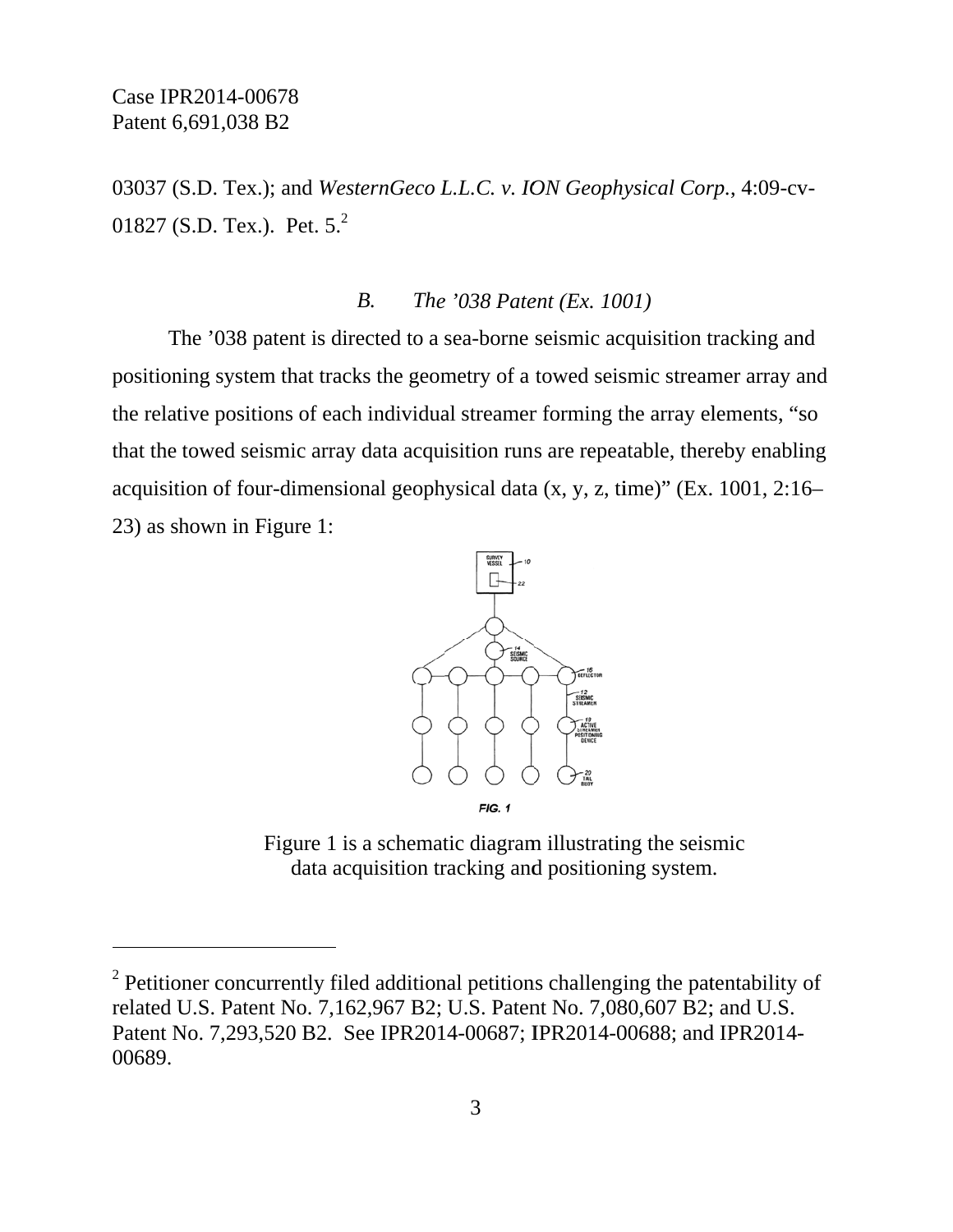Specifically, active control units ("ASPDs") positioned on each of the streamers within the seismic array are used in controlling the relative horizontal and vertical positions of the streamers. *Id.*at 2:53–55; 3:1–5. The position of each streamer element (i.e. horizontal, vertical and depth) "is controlled, tracked and stored with respect to time during each seismic data acquisition run," and the stored data is referred to as legacy data. *Id.* at 2:55–60. The legacy data enables repetition of the same array geometry and path during subsequent seismic data acquisition runs in the presence of varying environmental and maneuverability conditions. *Id.* at 3:50–59. An array geometry tracking system tracks "the array geometry versus time during a seismic data acquisition run and stor[es] the array geometry versus time in a legacy database for repeating the array geometry versus time in a subsequent data acquisition run." *Id.* at 4:60–5:3.

The system also includes a master controller that "compares the positions of the streamers versus time and the array geometry versus time to a desired streamer position and array geometry versus time and issues positioning commands to the ASPDs to maintain the desired streamer position and array geometry versus time." *Id.* at 5:5–10. The array geometry may comprise a plurality of streamers at a uniform depth, a plurality of streamers at a plurality of depths for varying the temporal resolution of the array, or a plurality of streamers positioned along a plane rotated at an angle relative to the longitudinal axis of the array. *Id.* at 5:30– 39; Figs. 3a, 3d, 4, and 5. The system determines and corrects inappropriately shaped arrays, "for example, elements in the array which become non symmetric are adjusted and moved into position so that array geometry errors in x, y, and z space are corrected and compensated." *Id.* at 10:15–20.

4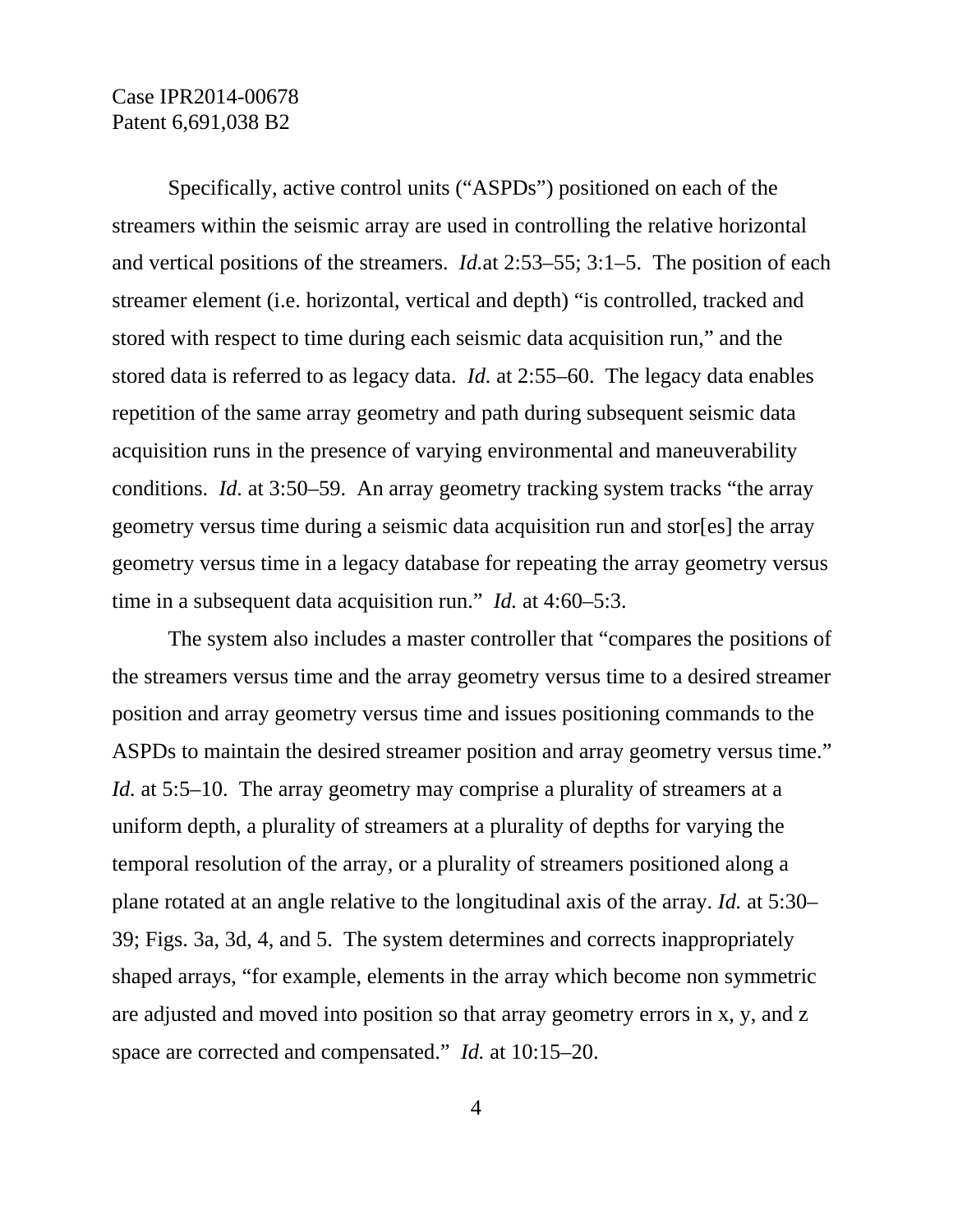### *C. Illustrative Claim*

Petitioner challenges claim 14 of the '038 patent as reproduced below:

14. A seismic streamer array tracking and positioning system comprising:

a towing vessel for towing a seismic array;

 a seismic streamer array comprising a plurality of seismic streamers;

 an active streamer positioning device (ASPD) attached to each seismic streamer for positioning each seismic streamer;

 a master controller for issuing vertical and horizontal positioning commands to each ASPD for maintaining a specified array geometry;

 an environmental sensor for sensing environmental factors which influence the towed path of the towed array;

 a tracking system for tracking the streamer horizontal and vertical positions versus time during a seismic data acquisition run;

 an array geometry tracking system for tracking the array geometry versus time during a seismic data acquisition run, wherein the master controller compares the vertical and horizontal positions of the streamers versus time and the array geometry versus time to desired streamer positions and array geometry versus time and issues positioning commands to the ASPDs to maintain the desired streamer positions and array geometry versus time.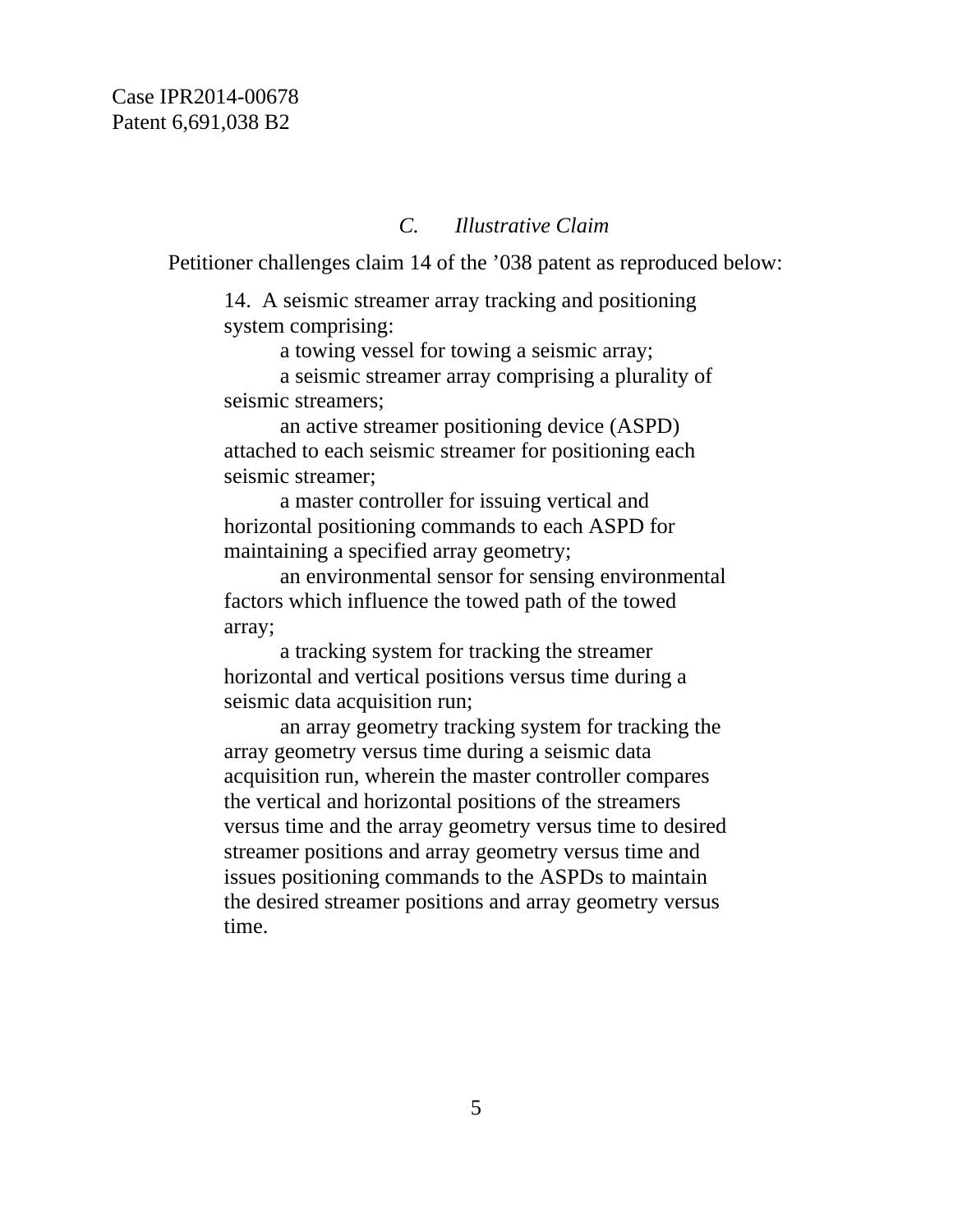## *D. The Prior Art*

Petitioner relies on the following prior art references (Pet. 11–19) and the Declaration of Dr. Brian J. Evans (Ex. 1002):

| <b>References</b> | <b>Patents/Printed</b>              | <b>Date</b>        | <b>Exhibit</b> |
|-------------------|-------------------------------------|--------------------|----------------|
|                   | <b>Publications</b>                 |                    |                |
| '895              | WO 00/20895                         | April 13, 2000     | 1003           |
| Application       |                                     |                    |                |
| <b>EAGE</b>       | Simon Bittleston, et al.,           | May $29$ – June 2, | 1006           |
|                   | "Marine Seismic Cable"              | 2000               |                |
|                   | Steering and Control," EAGE         |                    |                |
|                   | 62nd Conference and                 |                    |                |
|                   | Technical Exhibition –              |                    |                |
|                   | Glasgow, Scotland.                  |                    |                |
| Morice            | Stephen Morice et al., "4D-         | August, 2000       | 1005           |
|                   | ready marine seismic data,"         |                    |                |
|                   | <b>SEG</b> International Exposition |                    |                |
|                   | and Seventieth Annual               |                    |                |
|                   | International Meeting,              |                    |                |
|                   | Society of Exploration              |                    |                |
|                   | Geophysicists Expanded              |                    |                |
|                   | Abstracts, 2000 Technical           |                    |                |
|                   | Program, Volume II, p.              |                    |                |
|                   | 1607-1614.                          |                    |                |
| Canter            | WO 01/61380 A2                      | February 13, 2001  | 1004           |
| <b>PCT</b>        |                                     |                    |                |

# *E. The Asserted Grounds*

Petitioner challenges claim 14 of the '038 patent based on the alleged grounds of unpatentability set forth in the table below. Pet. 29.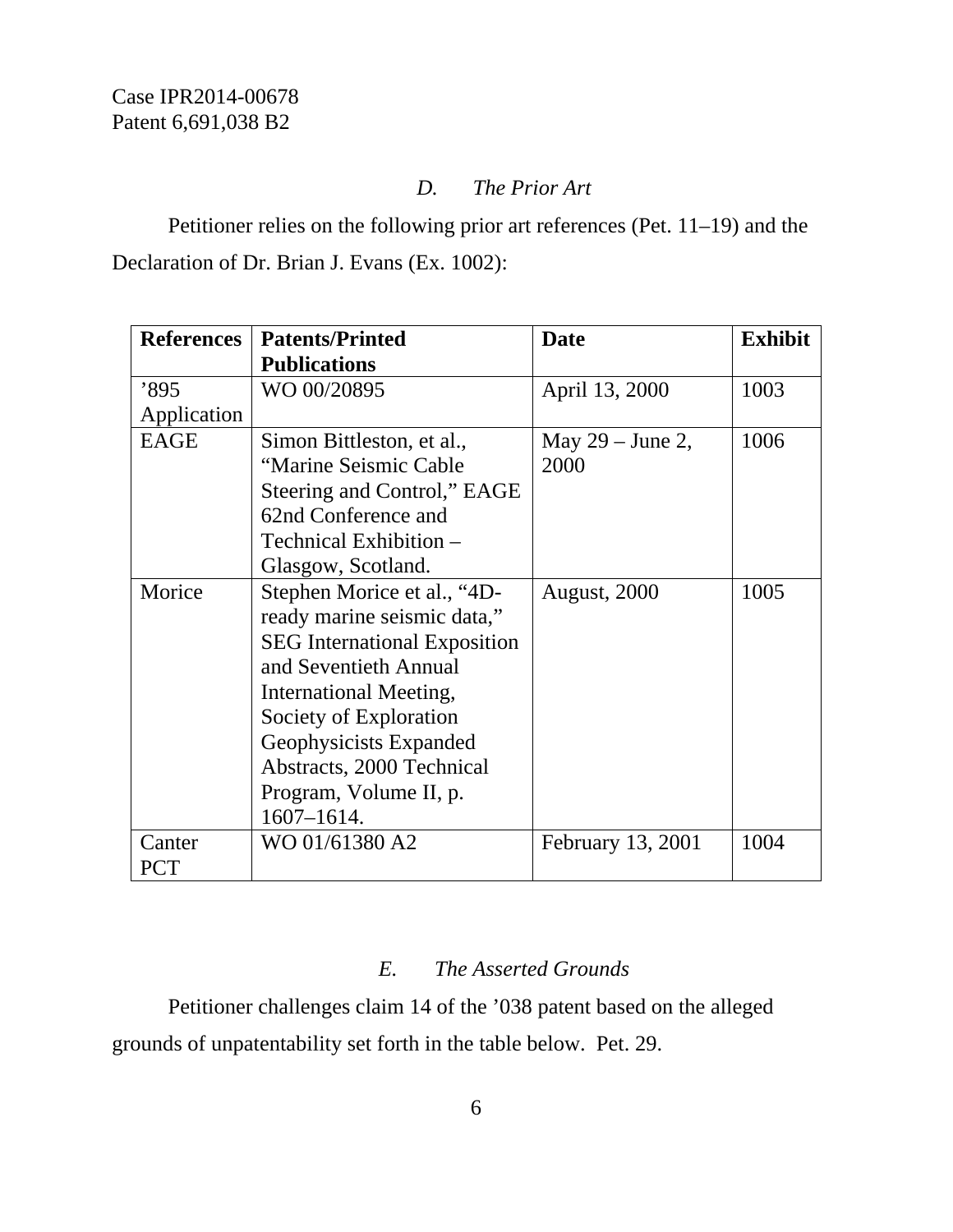| Reference(s)                 | <b>Basis</b> |
|------------------------------|--------------|
| '895 Application             | \$102(b)     |
| '895 Application             | \$103(a)     |
| '895 Application, Morice     | \$103(a)     |
| '895 Application, EAGE       | \$103(a)     |
| <b>Canter PCT</b>            | \$102(e)     |
| <b>Canter PCT</b>            | \$103(a)     |
| '895 Application, Canter PCT | \$103(a)     |
| Canter PCT, Morice           | \$103(a)     |

### III. ANALYSIS

#### *A. Claim interpretation*

As a step in our analysis for determining whether to institute a review, we determine the meaning of the claims for purposes of this decision. In an *inter partes* review, "[a] claim in an unexpired patent shall be given its broadest reasonable construction in light of the specification of the patent in which it appears." 37 C.F.R. § 42.100(b); *see* Office Patent Trial Practice Guide, 77 Fed. Reg. 48,756, 48,764, 48,766 (Aug. 14, 2012) (*Claim Construction*); *In re Am. Acad. of Sci. Tech. Ctr*., 367 F.3d 1359, 1364 (Fed. Cir. 2004). Under the broadest reasonable interpretation standard, claim terms generally are given their ordinary and customary meaning, as would be understood by one of ordinary skill in the art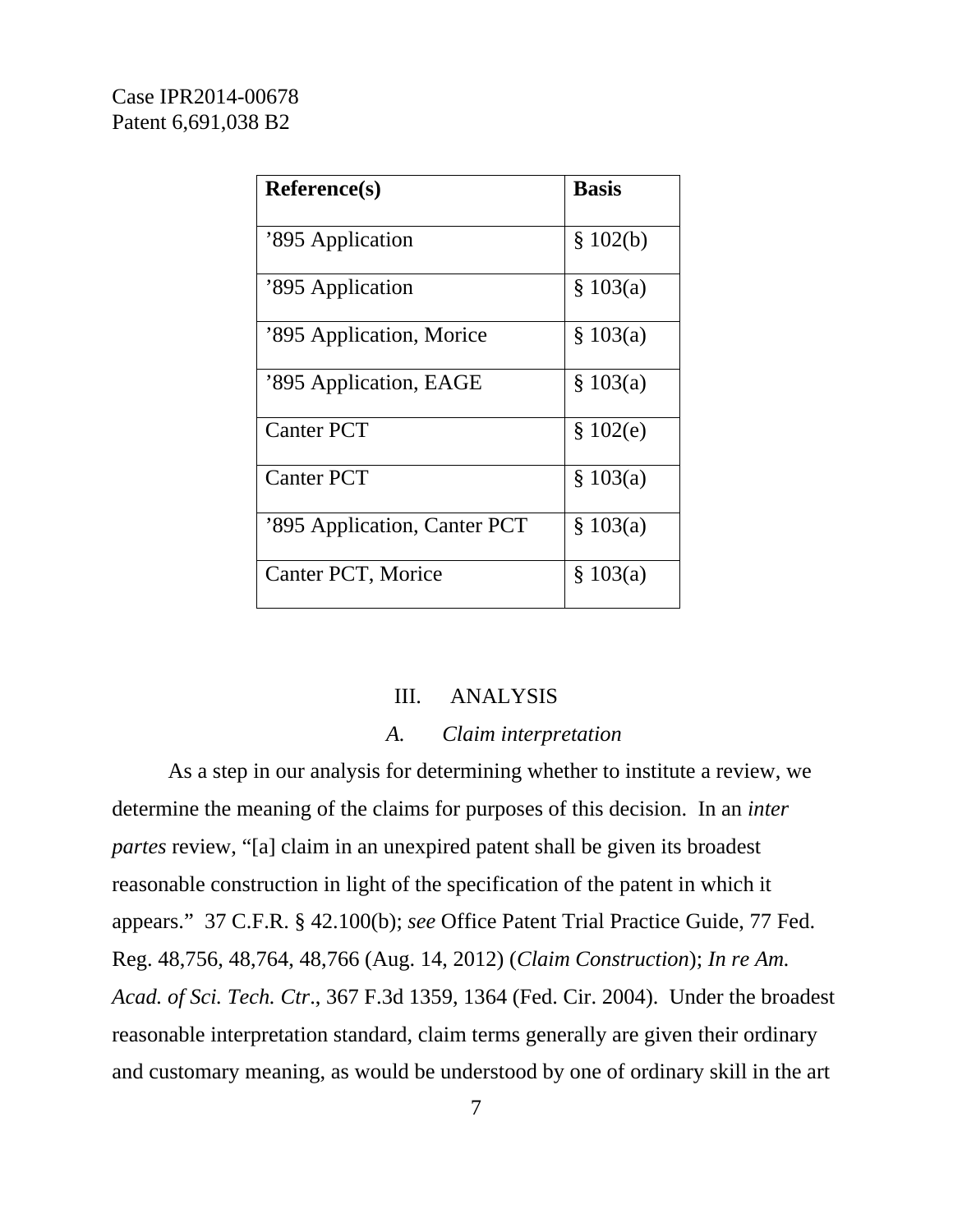in the context of the entire disclosure. *See In re Translogic Tech., Inc.*, 504 F.3d 1249, 1257 (Fed. Cir. 2007). Any special definition for a claim term must be set forth in the specification "with reasonable clarity, deliberateness, and precision." *In re Paulsen*, 30 F.3d 1475, 1480 (Fed. Cir. 1994). In the absence of such a definition, limitations are not to be read from the specification into the claims. *See In re Van Geuns*, 988 F.2d 1181, 1184 (Fed. Cir. 1993).

Petitioner adopted Patent Owner's proposed claim constructions from the related district court proceeding for the following claim terms: "active streamer positioning device," "a master controller," "the master controller," "positioning commands," "maintaining a specified array geometry," and "environmental factors." Pet. 22–23. For purposes of this decision, we see no need to construe expressly the claim terms "active streamer positioning device," "a master controller," "the master controller," "positioning commands," and "environmental factors" in the challenged claim. The claim term "maintaining a specified array geometry" is addressed below within the context of construing the claim term "array geometry."

### *"versus time"*

Relying on its Declarant, Dr. Evans, Petitioner takes the position that the broadest reasonable construction of the claim term "versus time" is "with respect to time." Pet. 23–28. Pointing to the Specification, Petitioner asserts there is "no indication whatsoever that 'versus time' has a meaning other than 'with respect to time.'" *Id.* at 24. Patent Owner proffers arguments alleging that the recitation of "versus time" "should be construed as relating to the time dimension of fourdimensional seismic data acquisition." Prelim. Resp. 27–35. According to Patent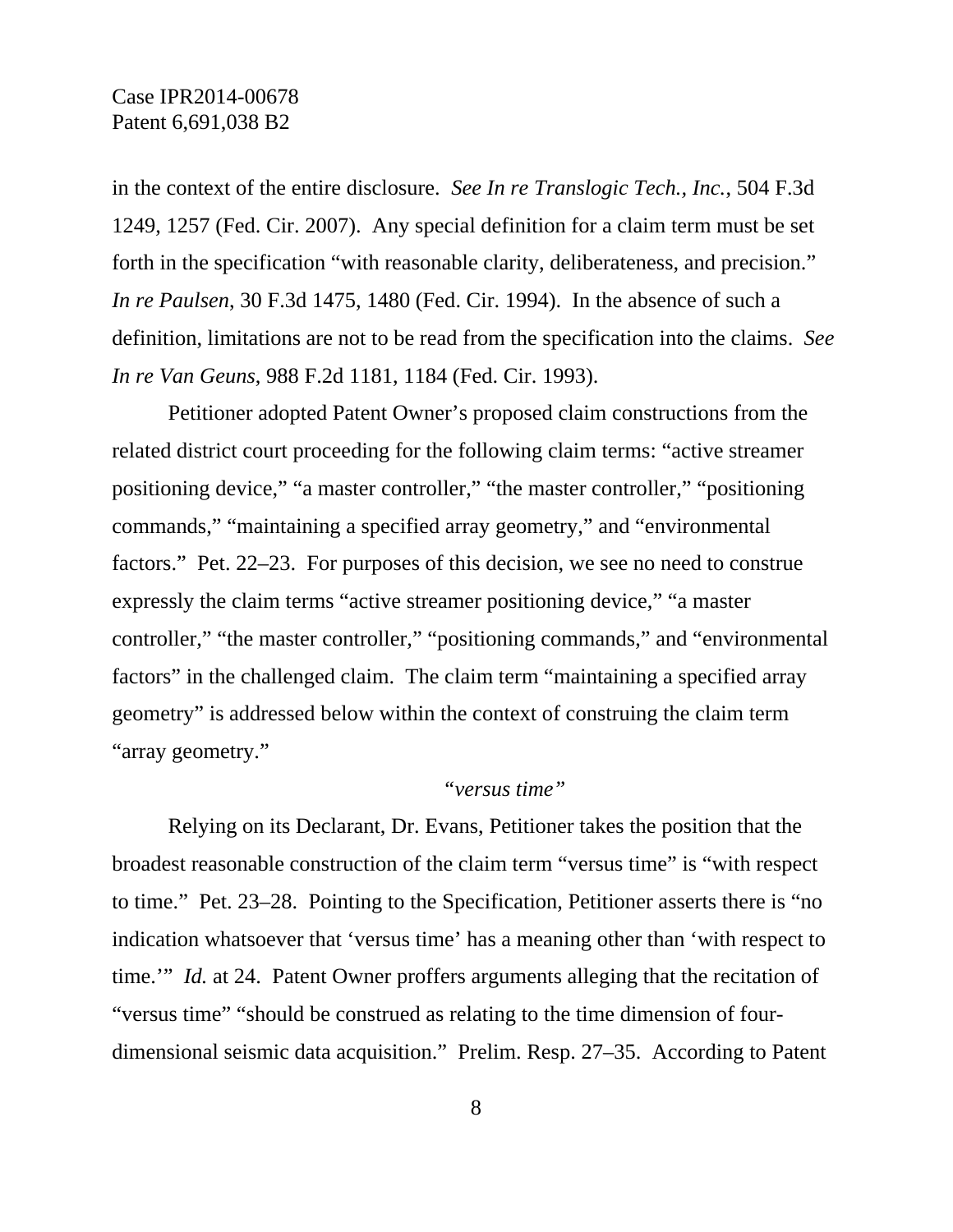Owner, "when claim 14 is read as a whole, the common element of the tracking, comparing, and issuing position commands is that **all of these actions** are done **versus time"**, reinforces that "versus time" "relates to the time dimension of a 4D survey." *Id.* at 29. Explaining further, Patent Owner asserts that "[e]very time the phrase 'versus time' is used in the specification, it is used to denote repeating a parameter at varying times, i.e., in a 4D survey: 'tracking the streamer positions versus time…for repeating the positions'; 'tracking the array geometry versus time…for repeating the array geometry."' *Id.* at 30.

Our review of the Specification reveals that the phrase "with respect to time" is used in conjunction with data acquisition during a seismic data acquisition run. For example, the Specification states "[t]he three component  $(x, y, z)$  position of each streamer element, relative to the vessel, relative to each other and relative Earth coordinate latitude and longitude is controlled, tracked and stored with respect to time during each seismic data acquisition run." Ex. 1001 2:55–60. At the same time, the Specification also states that this stored data is referred to as legacy data, and "enables repetition of seismic data acquisition runs." *Id.* at 2:66– 67. Thus the phrase "versus time" is sometimes associated with the phrase "for repeating the positions versus time in a subsequent data acquisition," and is also used in referring to a present seismic data acquisition run. For example, the Specification discloses that "the apparatus further comprises a tracking system for tracking the streamer positions versus time during a seismic data acquisition run and storing the positions versus time in a legacy database for repeating the positions versus time in a subsequent data acquisition." *Id.* at 4:61–65.

9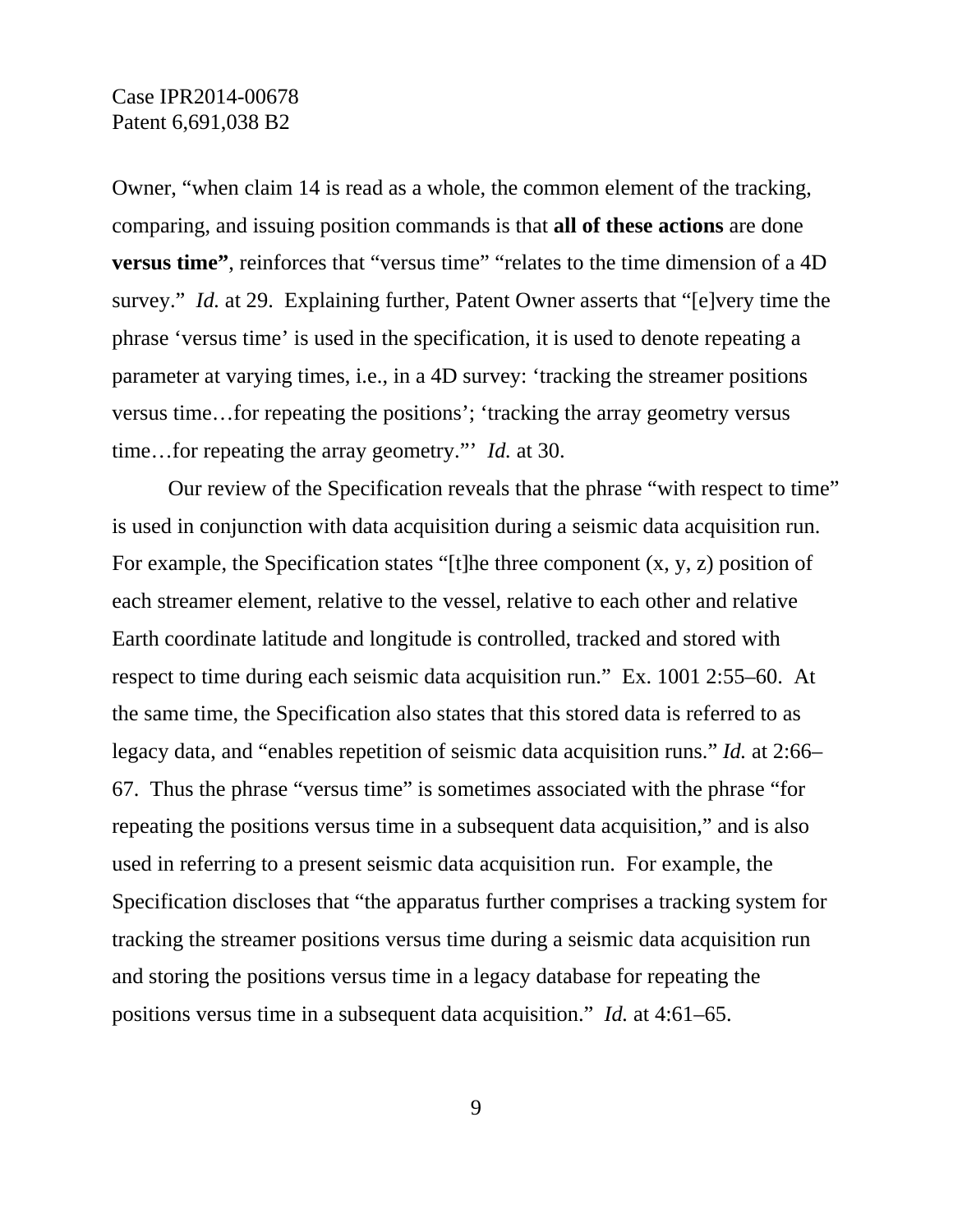To the extent Patent Owner argues "time" relates to a "time dimension" or "time component" during a seismic data acquisition, we agree. Prelim. Resp. 27– 29, 32. Nonetheless, we are not persuaded by Patent Owner's further argument suggesting that "versus time" denotes repeating a parameter at varying times, as in a 4D survey, for the reasons noted above. Applying the broadest reasonable interpretation of "versus time" in light of the Specification, for purposes of this decision we construe "versus time" to mean "versus a time dimension." We decline, at this time, to import into the claim a further requirement that the data is repeatable over time in a 4-D survey.

### *"array geometry"*

Patent Owner argues that "the broadest reasonable interpretation of the claim term 'array geometry' is distinct from the streamer positions, and the phrase 'maintaining a specified array geometry' requires maintaining a specified array shape, rather than simply replicating particular streamer positions." Prelim. Resp. 36. As previously indicated, Petitioner adopted Patent Owner's proposed construction of "maintaining array geometry" from the district court, as a "means to maintain or control 'the shape or path of the array.'" Pet. 34, citing Ex. 1002 ¶¶ 83, 94; Ex. 1015, 26. Relying on the Declaration of Dr. Evans, Petitioner asserts that "the broadest reasonable interpretation of "maintaining array geometry" means to maintain or control 'the shape or path of the array.' Pet. 34, citing Ex. 1002 ¶¶ 83, 94; Ex. 1015, 26.

Turning to the Specification, array geometry is described as "a plurality of streamers positioned at a uniform depth," as "a plurality of streamers positioned at a plurality of depths for varying temporal resolution of the array" or, as "a plurality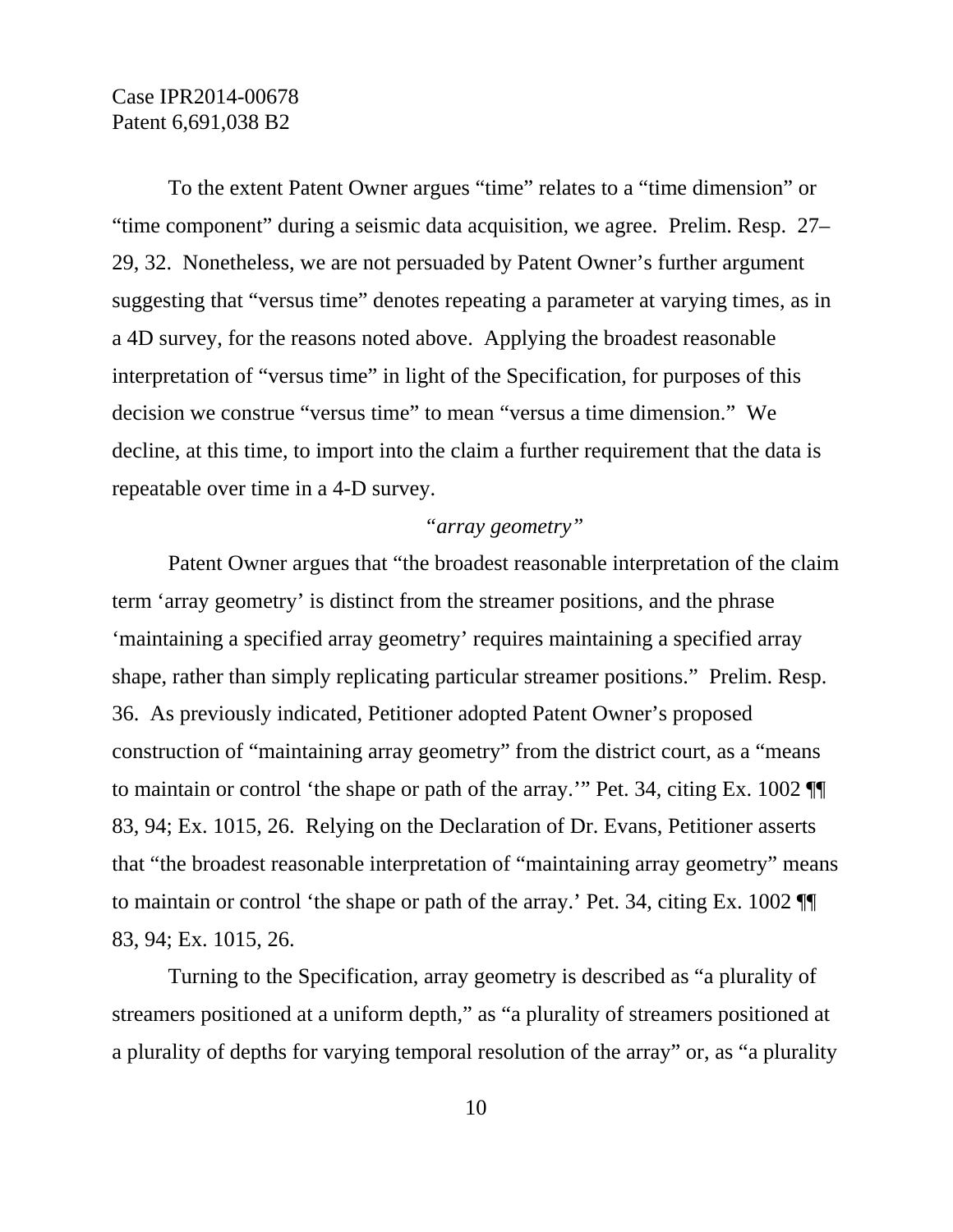of streamers positioned along a plane, wherein the plane is rotated at an angel theta with respect to the longitudinal axis 35 of the array." Ex. 1001, 5:29–39. The Specification also discloses that the ASPD is used "to constrain and configure the shape of the seismic streamer 12 between deflector 16 and the tail buoy 20 in the vertical (z or depth) and horizontal (x, y) directions." *Id.* at 7:5–8. Further, the Specification describes how inappropriately shaped arrays are determined and corrected, i.e. "for example, elements in the array which become non symmetric are adjusted and moved into position so that array geometry errors in x, y, and z space are corrected and compensated by the present invention." *Id.* at 10:16–20. Accordingly, we determine that the broadest reasonable interpretation, consistent with the specification, of "array geometry" is a "specified array shape." Similarly, the broadest reasonable interpretation, consistent with the specification, of "maintaining a specified array geometry" is "maintaining a specified array shape."

For purposes of this decision, we need not construe expressly any of the other terms in the challenged claim at this time.

#### *B. Anticipation Based on the '895 Application*

 Petitioner contends claim 14 is unpatentable under 35 U.S.C. § 102(b) as anticipated by the '895 Application because the '895 Application discloses each of the limitations of claim 14. Pet.  $31 - 42$ . Petitioner cites the Declaration of Dr. Evans to support the analysis advocated in the Petition. Ex. 1002. Patent Owner counters that the '895 Application does not expressly disclose the tracking and maintenance of "array geometry" limitations of claim 14. Prelim. Resp. 41–42. We have considered the arguments and evidence presented, and are not persuaded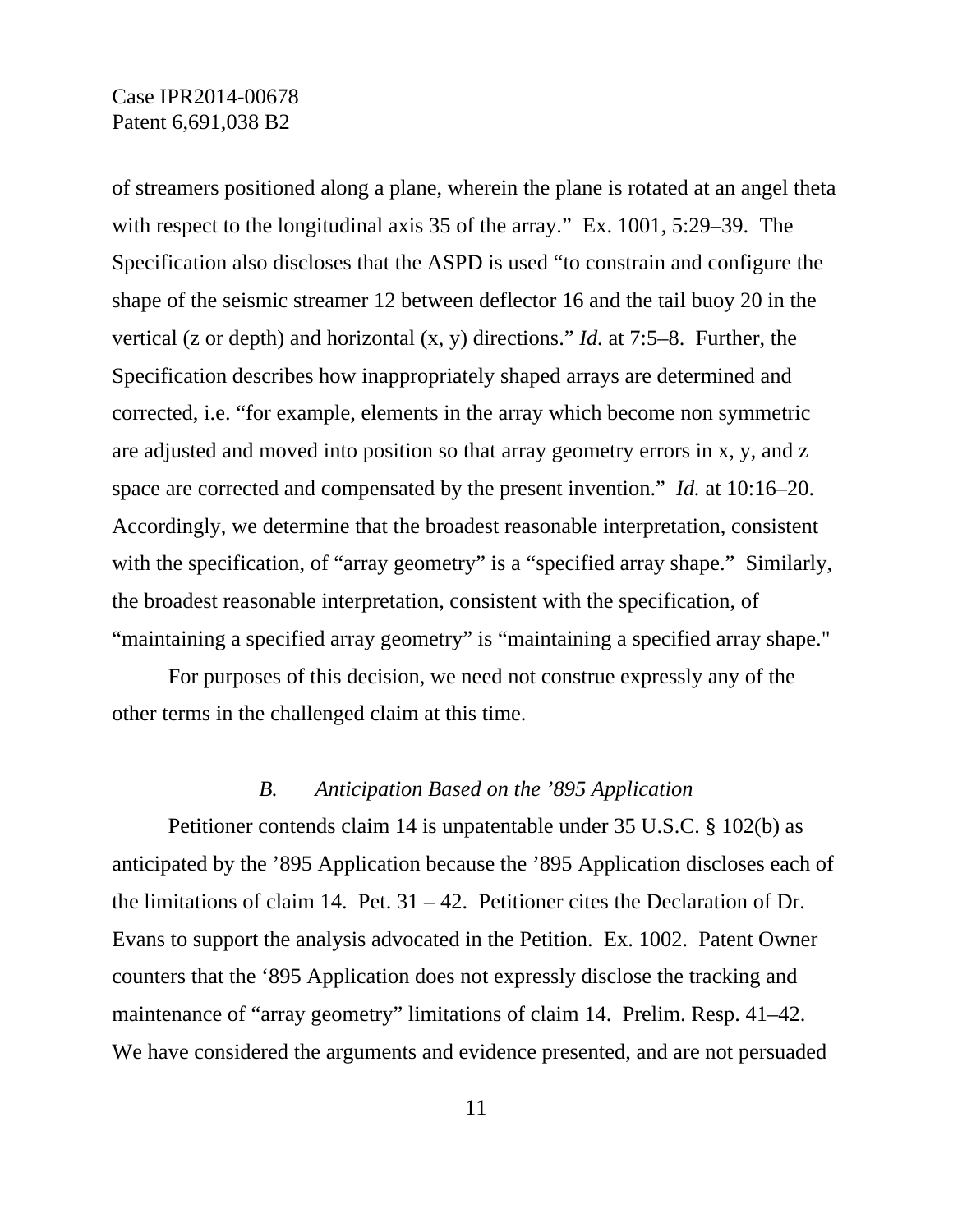that the '895 Application teaches the "array geometry" limitations. A detailed analysis of our determination follows after a brief overview of the '895 Application.

#### *1. Overview of the '895 Application (Ex. 1003)*

The '895 PCT publication is a printed publication of International Application No. PCT/IB99/01590, filed September 28, 1999, and published as WO 00/20895 on April 13, 2000. Ex. 1003. The '895 Application describes a method of controlling a streamer positioning device 18 attached to a marine seismic streamer 12 and towed by a seismic survey vessel 10. Ex. 1003, Abst. A plurality of streamers are arranged in an array. *Id.* at 5. Spaced along the length of each streamer are vertically and horizontally steerable control devices that "constrain the shape of the seismic streamer 12 between the deflector 165 and the tail buoy 20 in both the vertical (depth) and horizontal directions." *Id.* at 6. A global control system 22 monitors the actual position of each control device and "maintains a dynamic model of each of the seismic streamers 12 and utilizes the desired and actual positions of the birds 18 to regularly calculate updated desired vertical and horizontal forces the birds should impart on the seismic streamers 12 to move them from their actual positions to their desired positions." *Id.* at 7. Additionally, the global control system "calculates the desired vertical and horizontal forces based on the behavior of each streamer and also takes into account the behavior of the complete streamer array." *Id.* Another feature of the global control system is to monitor environmental parameters such as current speed, or current heading. *Id.* at 8. A further feature of the global control system is to monitor the positions of the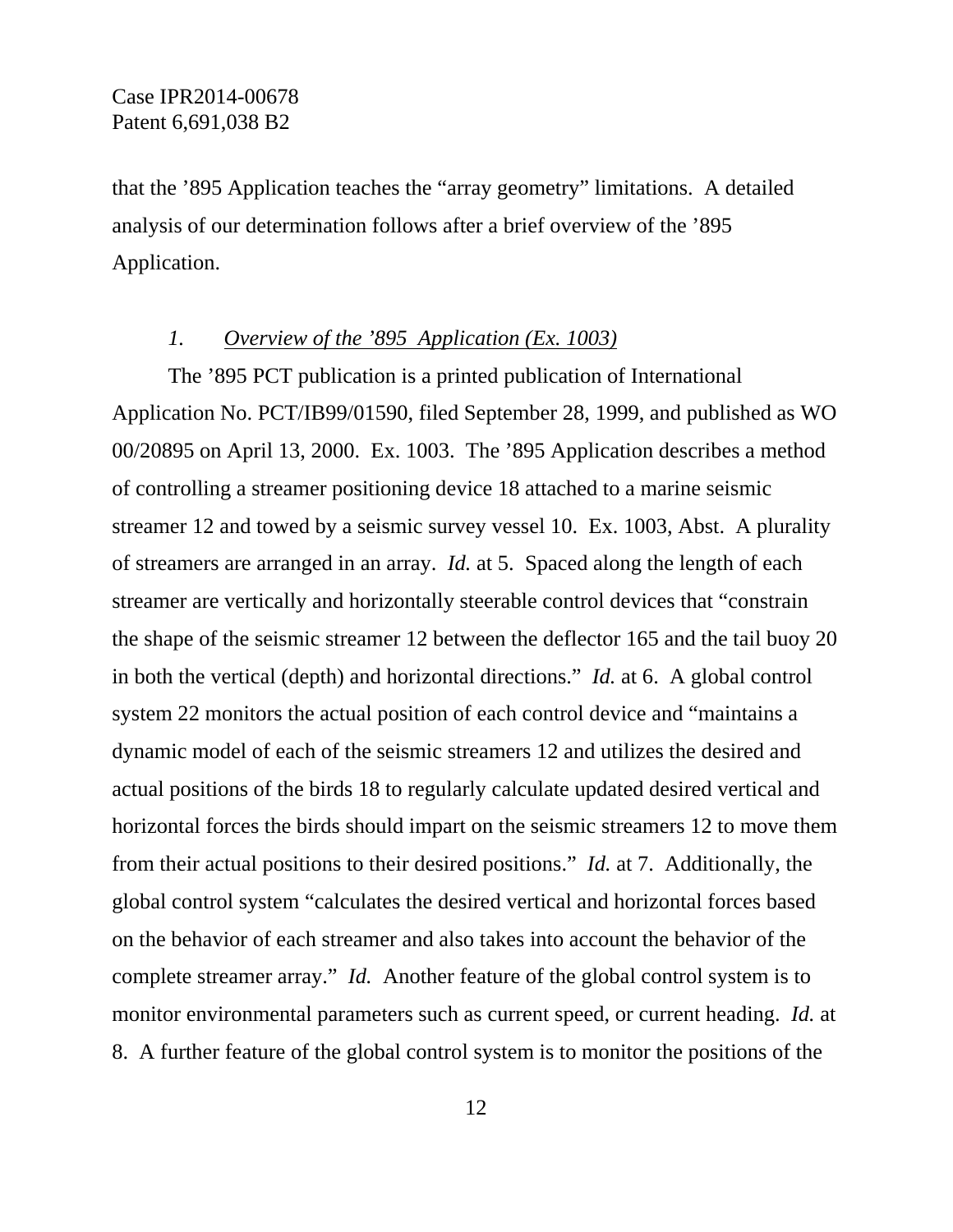streamers and provide desired position information to the local control device. *Id.* at 18.

#### *2. Analysis*

Petitioner argues that the '895 Application discloses the claim limitation of "maintaining a specified array geometry" in describing how "the global control system 22 preferably calculates the desired vertical and horizontal forces based on the behavior of each streamer *and also takes into account the behavior of the complete streamer array*." Pet. 34, citing Ex. 1003, 7. According to Petitioner, the feather angle control mode described in the '895 Application maintains a specified array geometry, because the global control system "maintains a specified 'feather angle' array geometry by issuing vertical and horizontal positioning commands to position 'each streamer in a straight line offset from the towing direction by a certain feather angle.'" Pet. 34, citing Ex. 1003, 18. Petitioner also cites Dr. Evans' conclusion that the global control system "maintains a specified array geometry–defined by straight lines at a constant feather angle–in precisely the manner later claimed in the '038 patent." *Id.* at 35, citing Ex. 1002  $\P$  94–95.

Petitioner's contention, that the disclosure of horizontal and vertical positioning commands which move individual streamers from their actual to desired positions would meet the limitation of maintaining the specified array shape of a plurality of seismic streamers, is not persuasive. Although the Petitioner utilizes the feather angle control mode as an example of maintaining the specified array shape, this example is unconvincing because the global control system "attempts to keep each streamer in a straight line offset from the towing direction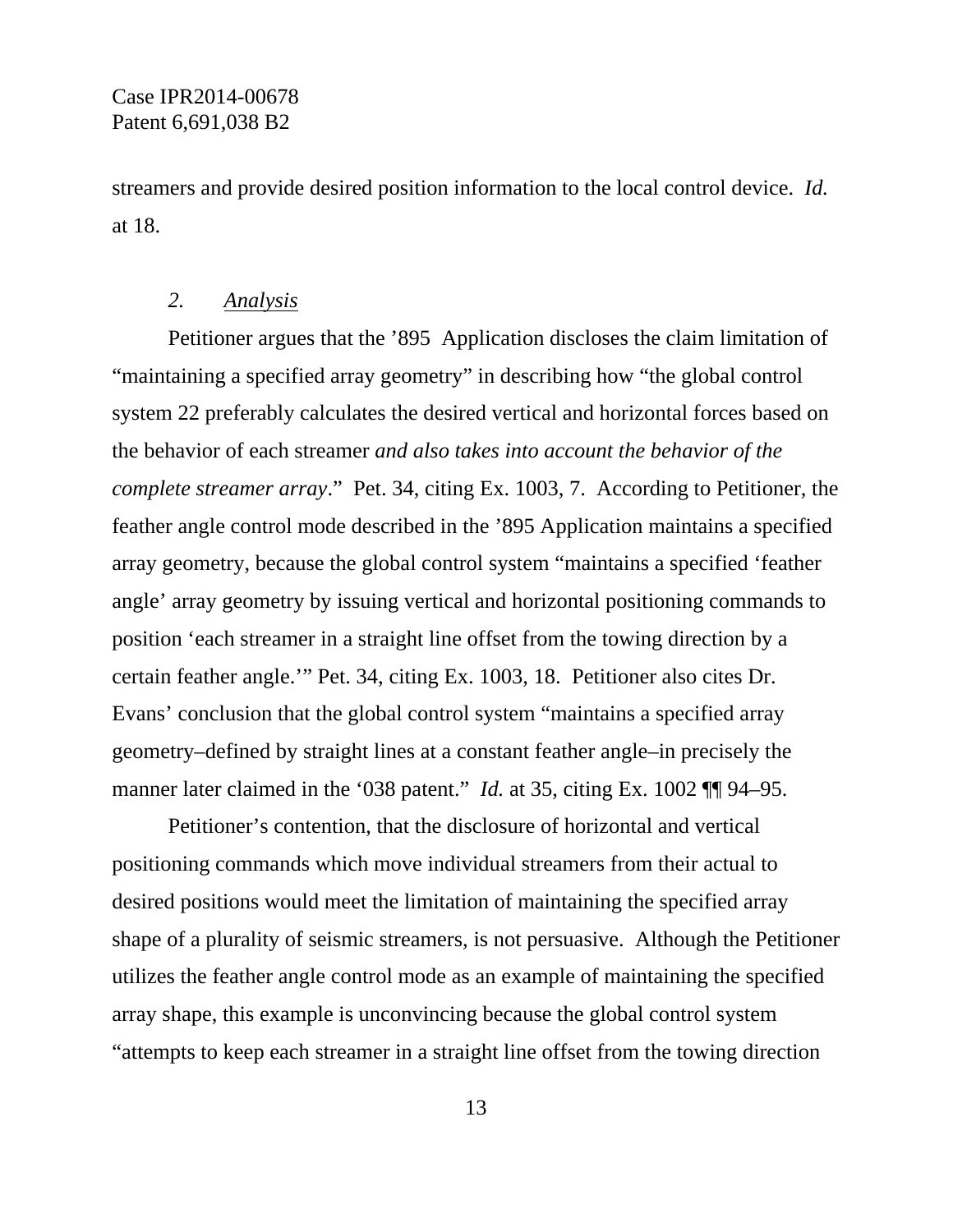by a certain feather angle" in the feather angle control mode Ex. 1003, 18. Thus, the feather angle disclosed in the '895 Application is concerned with maintaining the position of each individual streamer in a straight line offset from the towing vessel, and not in maintaining the specified array shape of a plurality of streamers in the array. Other than the conclusory statement of Dr. Evans, Petitioner does not point to sufficient evidence in the '895 Application tending to suggest that maintaining an individual streamer in a straight line is equivalent to maintaining the shape of an array of streamers.

Additionally, Petitioner argues that the '895 Application discloses the array geometry tracking system. Pet. 39–41. In particular, Petitioner references the description of how the global control system maintains a dynamic model of each of the seismic streamers 12 and "utilizes the desired and actual positions of the birds 18 to regularly calculate updated desired vertical and horizontal forces the birds should impart on the seismic streamers 12 to move them from their actual positions to their desired positions." *Id.* at 40, citing Ex. 1003, 7. This argument is not convincing because the cited portion of the '895 Application refers to the positioning of individual seismic streamers, and not to the array geometry.

 Presuming that the claim limitation "array geometry' is defined as the "shape or path of the array," and relying on the Declaration of Dr. Evans, Petitioner argues further that the "array geometry" "is comprised of nothing more than the vertical and horizontal positions of the individual streamers that comprise the array." Pet. 39, citing Ex. 1002 ¶ 108. Petitioner asserts that in addition to tracking individual streamer positions, the '895 Application tracks the complete streamer array, because the "streamer tracking and positioning system accounts for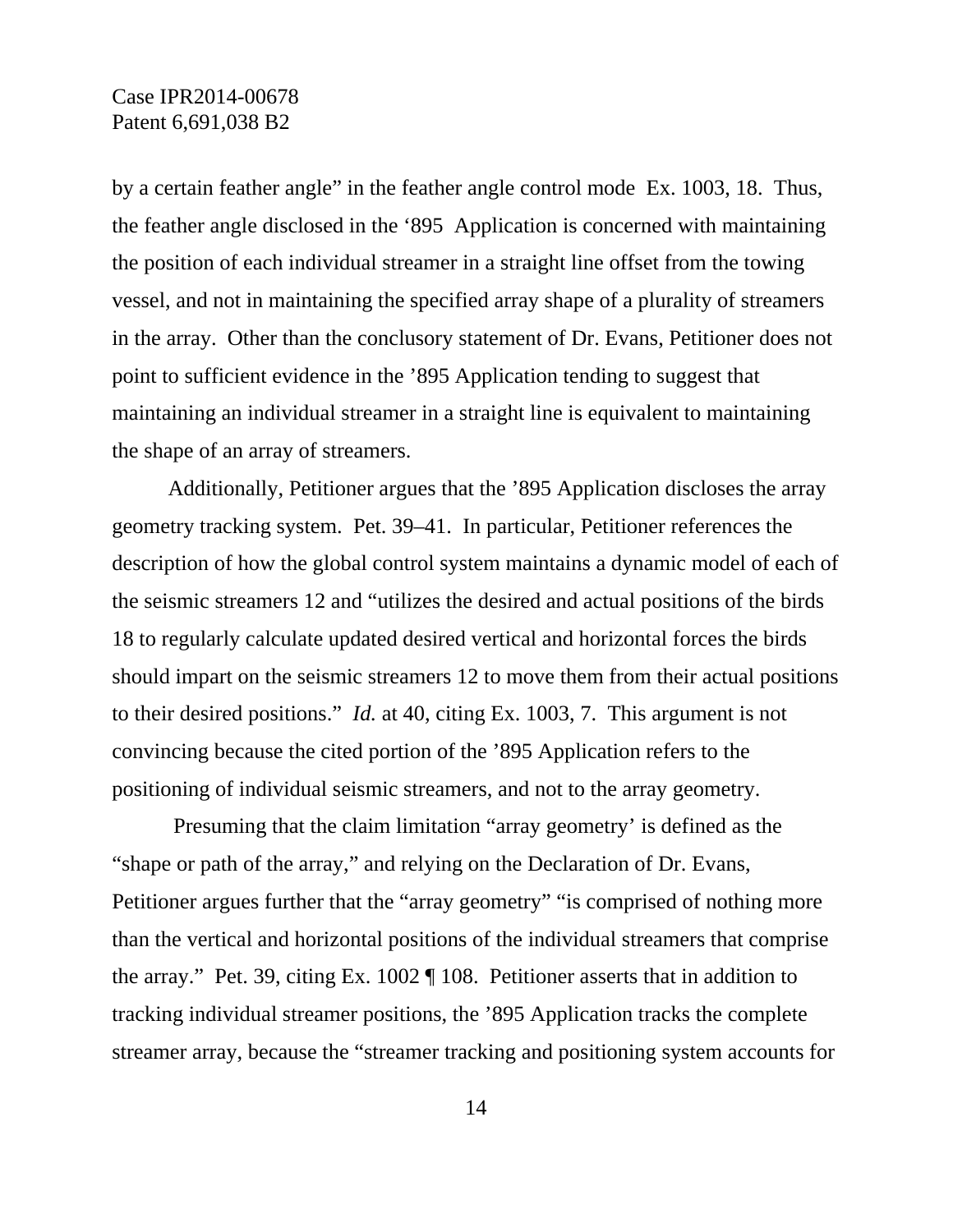'the behavior of each streamer and also takes into account the behavior of the complete streamer array.'" Pet. 40, citing Ex. 1003, 7. This argument is not persuasive. As noted, we do not include the "path of the array" in our interpretation of the claim term "array geometry" as the specified shape of the array. Petitioner's further argument directed to the statement in the '895 Application regarding taking "into account the behavior of the complete streamer array," also does not persuade us sufficiently that the referred to "behavior" is the specified shape of the array, or array geometry. Moreover, Petitioner does not provide sufficient evidence in this regard.

Petitioner also argues that the '895 Application discloses the limitation of "the master controller 'issues positioning commands to the ASPDs to maintain the desired streamer positions and array geometry versus time.'" Pet. 41. According to Petitioner, the '895 Application describes how the global control system issues force or location positioning commands to move birds from their actual positions to their desired positions, and "issues positioning commands to maintain the array geometry versus time in various modes, as previously discussed, such as a 'feather angle mode."' *Id.* at 41, citing Ex. 1003, 7, 11, and 18–19; Ex. 1017 ¶ 187. Petitioner's arguments regarding commands used to position individual streamers do not convince us that the '895 Application discloses the issuance of positioning commands for maintaining array geometry. As discussed *supra*, the feather control mode described in the '895 Application does not demonstrate sufficiently maintaining array geometry.

 For these reasons, we agree with Patent Owner that Petitioner has not shown adequately that the '895 Application discloses the tracking and maintaining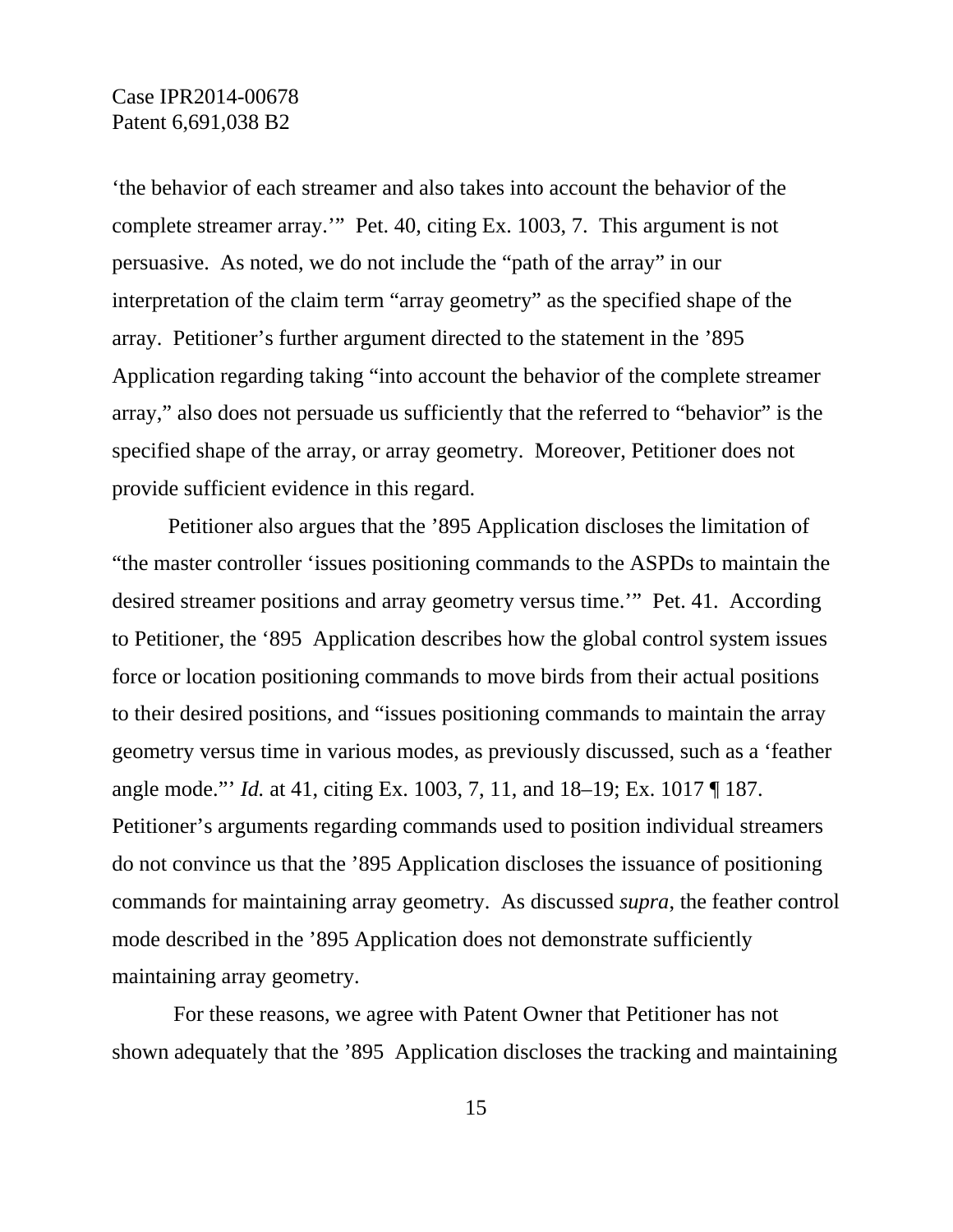of array geometry limitations of claim 14. Based on the current record, Petitioner has not demonstrated a reasonable likelihood that it would prevail with respect to its contention that claim 14 is anticipated by the '895 Application.

#### *C. Anticipation Based on the Canter PCT*

Petitioner contends claim 14 is unpatentable under 35 U.S.C. § 102(e) as anticipated by the Canter PCT because the Canter PCT discloses each of the limitations of claim 14. Pet. 46–55. Petitioner cites the Declaration of Dr. Evans to support the analysis advocated in the Petition. Ex. 1002. Patent Owner counters that the Canter PCT does not expressly disclose the tracking and maintenance positions and array geometry limitations of claim 14. Prelim. Resp. 50–53. We have considered the arguments and evidence presented, and are not persuaded that the Canter PCT teaches the limitations relating to vertical positioning commands, including tracking the vertical position of the streamers, comparing vertical positions, and issuing vertical positioning commands to the ASPDs. A detailed analysis of our determination follows a brief overview of the Canter PCT.

#### *1. Overview of the Canter PCT*

The Canter PCT publication is a printed publication of International Application No. PCT/IB01/00200, filed February 13, 2001, and published as WO 01/61380 on August 23, 2001. Ex. 1004. The Canter PCT describes a method of performing a marine seismic survey over the same subsurface area using a towed seismic source and a towed array of seismic streamers. Ex. 1004, Abst. In subsequent runs, the source and streamer array are depth-controlled and steered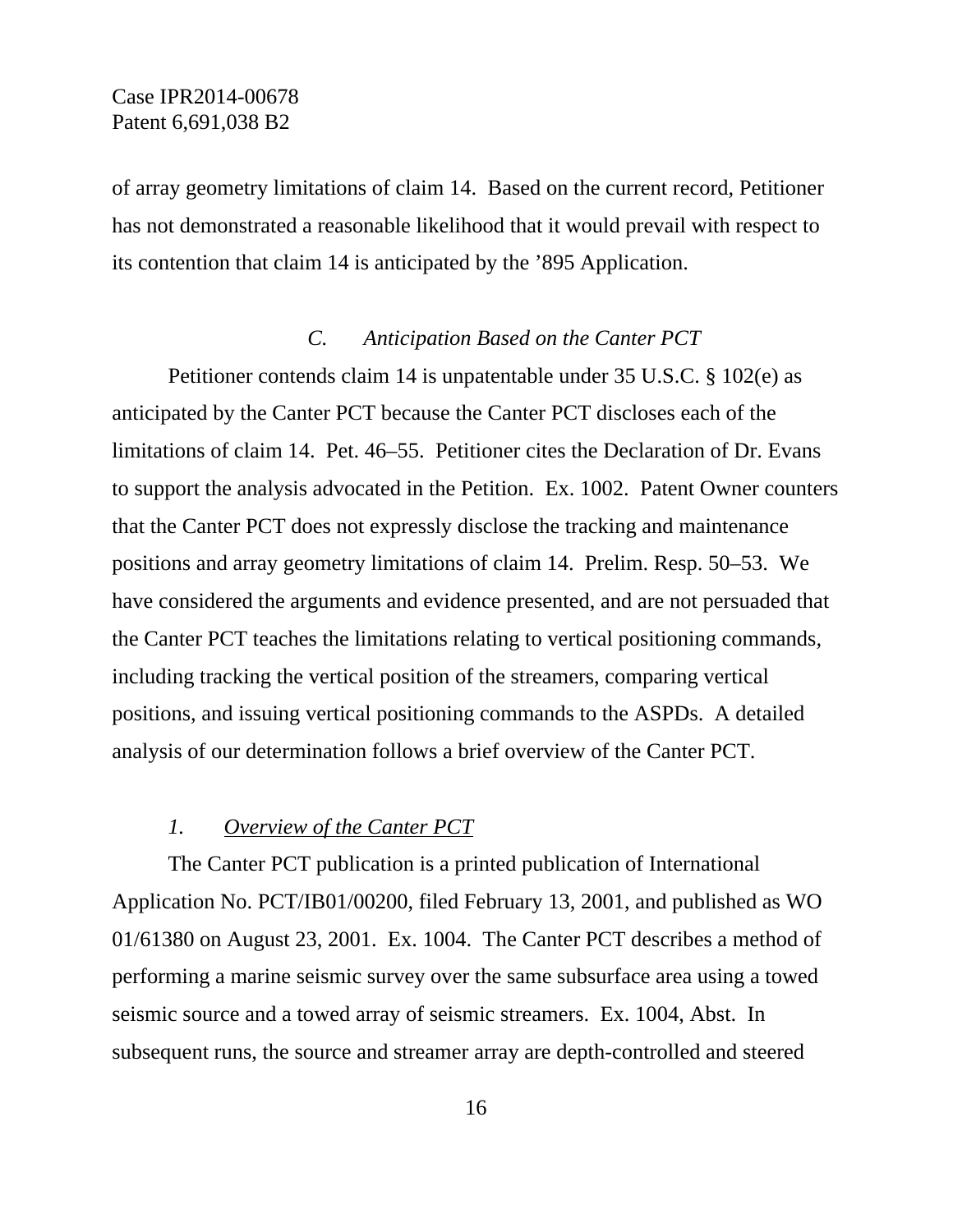laterally so that at least some of the streamer sensors occupy at least some the same positions as the source and sensors of the first survey. *Id.* The acquisition and processing of time-lapsed three dimensional seismic data signals over a particular subsurface area is referred to as 4D seismic data. *Id.* at 1. The methodology uses an array of second streamers similar to the array of first streamers, and steers "all of the second streamers to achieve substantially the same positions for at least some of the second sensors in each second streamer." *Id.* at 3. The seismic survey results in positional data used to determine "the shape of the path or track followed by each streamer 18 throughout the survey." *Id.* at 7. Based on the differences between the present and desired positions of the nodes for a steering controller, the steering controller produces a signal for the ASPDs (i.e. birds) to laterally steer the streamer to position the nodes. *Id.* at 7.

### *2. Analysis*

Petitioner argues that the Canter PCT discloses every limitation of claim 14 either explicitly or inherently, including a "master controller for issuing vertical and horizontal positioning commands to each ASPD." Pet. 48. Acknowledging that the positioning commands disclosed in Canter refer to horizontal steering of streamers, Petitioner contends that Canter discloses controlling streamer depth as well. Pet. 50, citing Ex. 1004, 7. Specifically, Petitioner argues that "the source" and streamer array used to perform surveys after the first are *depth-controlled* and steered laterally so that the source and at least some of the sensors in the streamers occupy at least some of the same positions as the source and sensors of the first survey." Id., citing Ex. 1004, Abstract. Each streamer has a plurality of birds,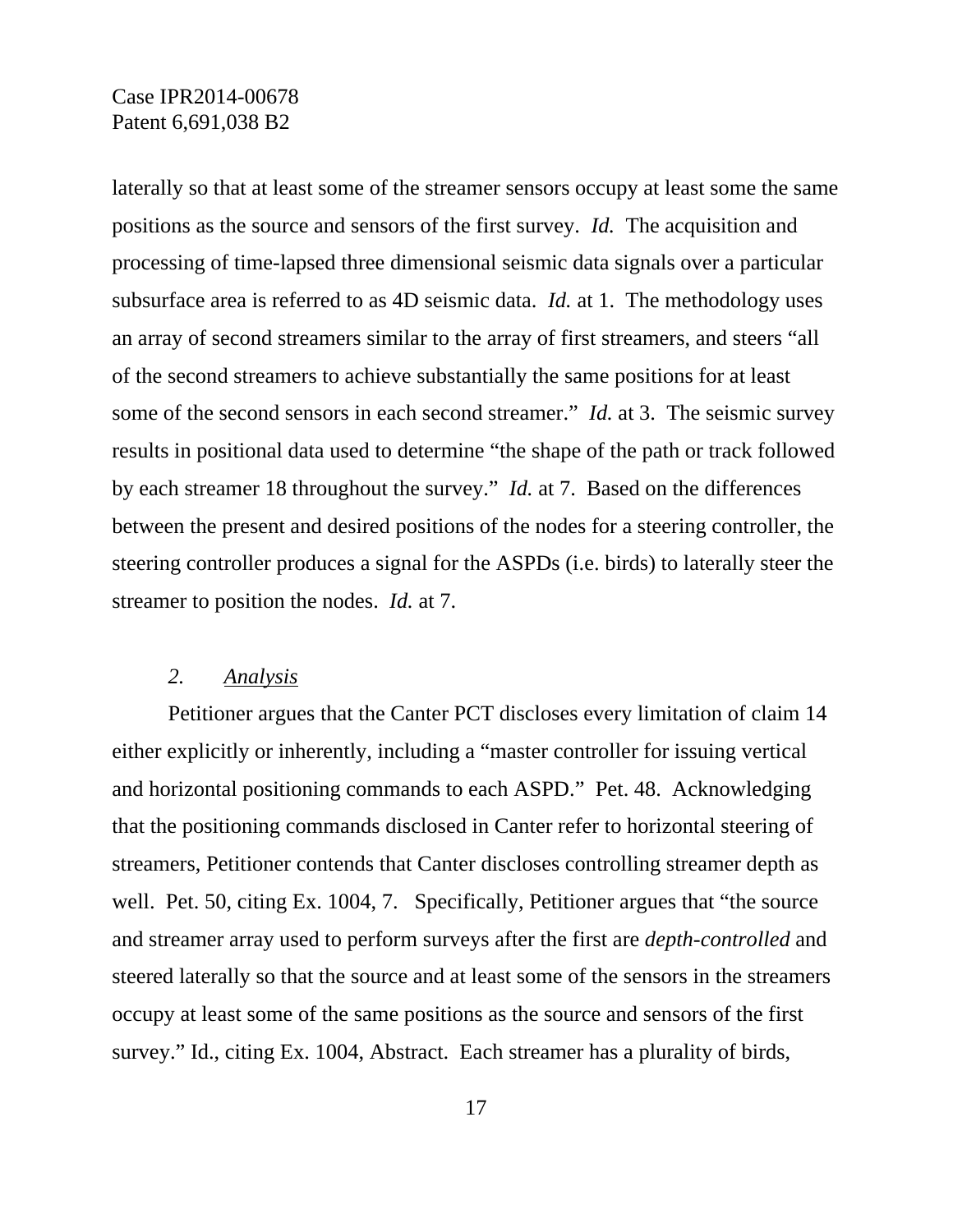according to Petitioner, "for controlling the streamer's depth and steering it laterally." Id., citing Ex. 1004, 5. Also relying on the testimony of Dr. Evans, Petitioner asserts that the '636 Application, which is incorporated by reference, "discloses birds that receive both horizontal and vertical positioning commands to 'control the streamers lateral position, as well as its depth.'" *Id.* at 51, citing Ex. 1002 ¶¶48–49, 136; Ex. 1021, Abst.

 Patent Owner counters that the system in the Canter PCT does not disclose issuing vertical positioning commands to streamer positioning devices as required by claim 14. Prelim. Resp. 51. Explaining further, Patent Owner contends the Canter PCT discloses "a steering controller … produces … control signals for the birds, to cause them to laterally steer the streamer so that the nodes are as close as possible to their desired positions at the correct time." *Id.*, citing Ex. 1004, 7 (emphasis omitted). How the depth of the streamers is controlled is not clear, according to Patent Owner. *Id.* at 51–52. Further, Patent Owner asserts that the Canter PCT does not mention a master controller that issues vertical positioning commands. *Id.* at 52.

We agree with Patent Owner that Petitioner does not convincingly explain, nor does Petitioner point to sufficient disclosure in the Canter PCT, establishing how the depth of the streamer is controlled. The Canter PCT discloses that the system "produces inputs based on the difference between the present and desired future positions of the nodes 72 for a steering controller 74, which in turn produces at 76 control signals for the birds 38, to cause them to laterally steer the streamer 18 so that the nodes 72 are as close as possible to their desired positions at the correct time." Ex. 1004, 7. Based on this disclosure, we determined that the Canter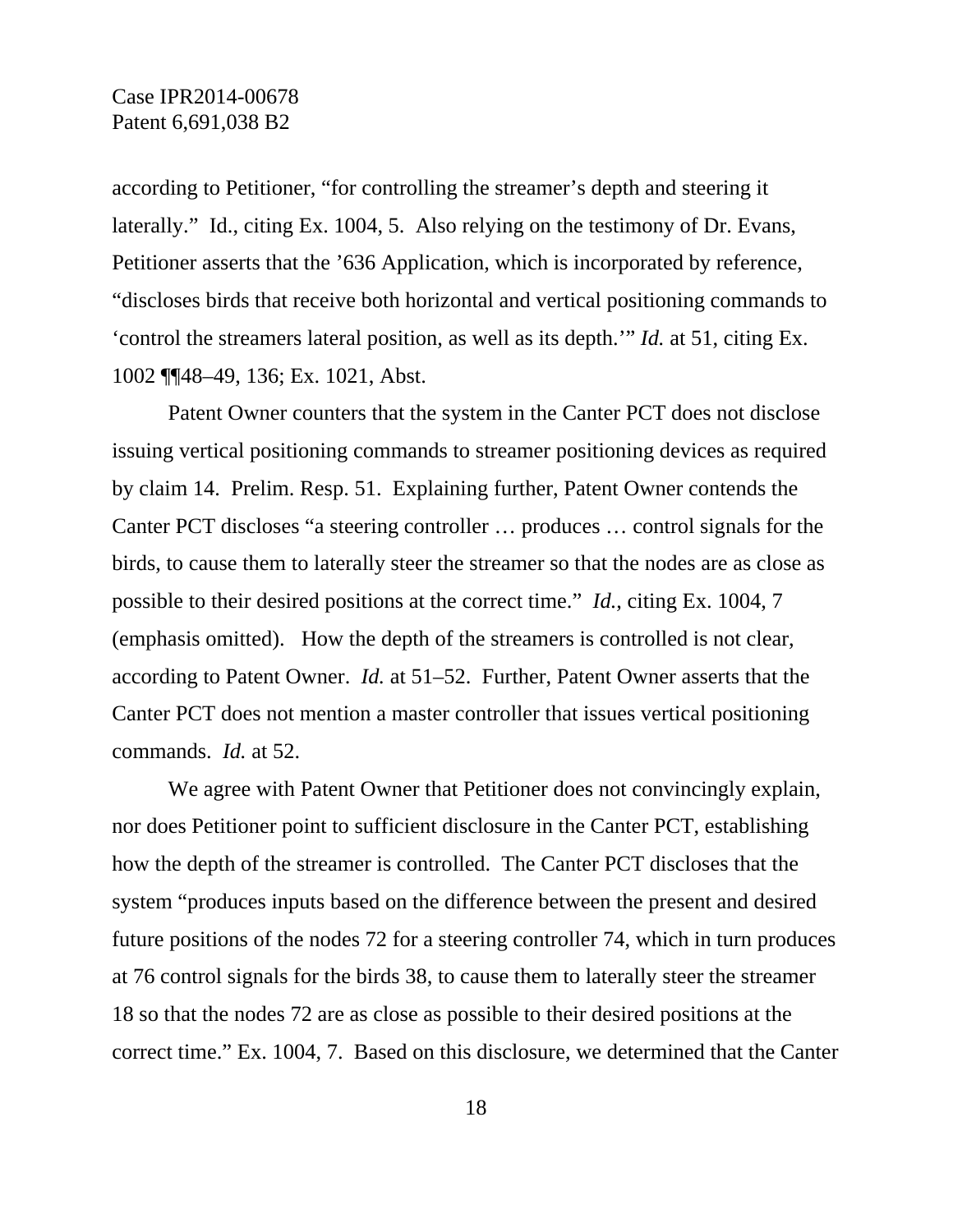PCT describes horizontal positioning commands used to steer each ASPD laterally, but does not explicitly disclose issuing vertical positioning commands to steer each ASPD vertically.

Petitioner also argues that Canter discloses the tracking, comparing and controlling limitations of:

 a tracking system for tracking the streamer horizontal and vertical positions versus time during a seismic data acquisition run;

an array geometry tracking system for tracking the array geometry versus time during a seismic data acquisition run, wherein the master controller compares the vertical and horizontal positions of the streamers versus time and the array geometry versus time to desired streamer positions and array geometry versus time and issues positioning commands to the ASPDs to maintain the desired streamer positions and array geometry versus time.

*Id.* at 51. Specifically, Petitioner relies on the Declaration of Dr. Evans in support of its contention that Canter discloses the tracking limitation by describing the acquisition of positional data through a 3D survey, and "in order to be useful for marine subsurface imaging and to comply with the ubiquitously followed industry standard, includes both lateral and vertical (depth) location information, as well as the time associated with the positional data. *Id.* at 51–52, citing Ex. 1002 ¶35; Ex. 1008 9–10. Petitioner also points to the disclosure in Canter regarding how "the shape of the path or track followed by each streamer 18 throughout the survey can be determined." *Id.* at 52; citing Ex. 1004 at 7.

 With regards to the comparing and controlling limitations, Petitioner asserts that the Canter Application discloses these limitations in describing how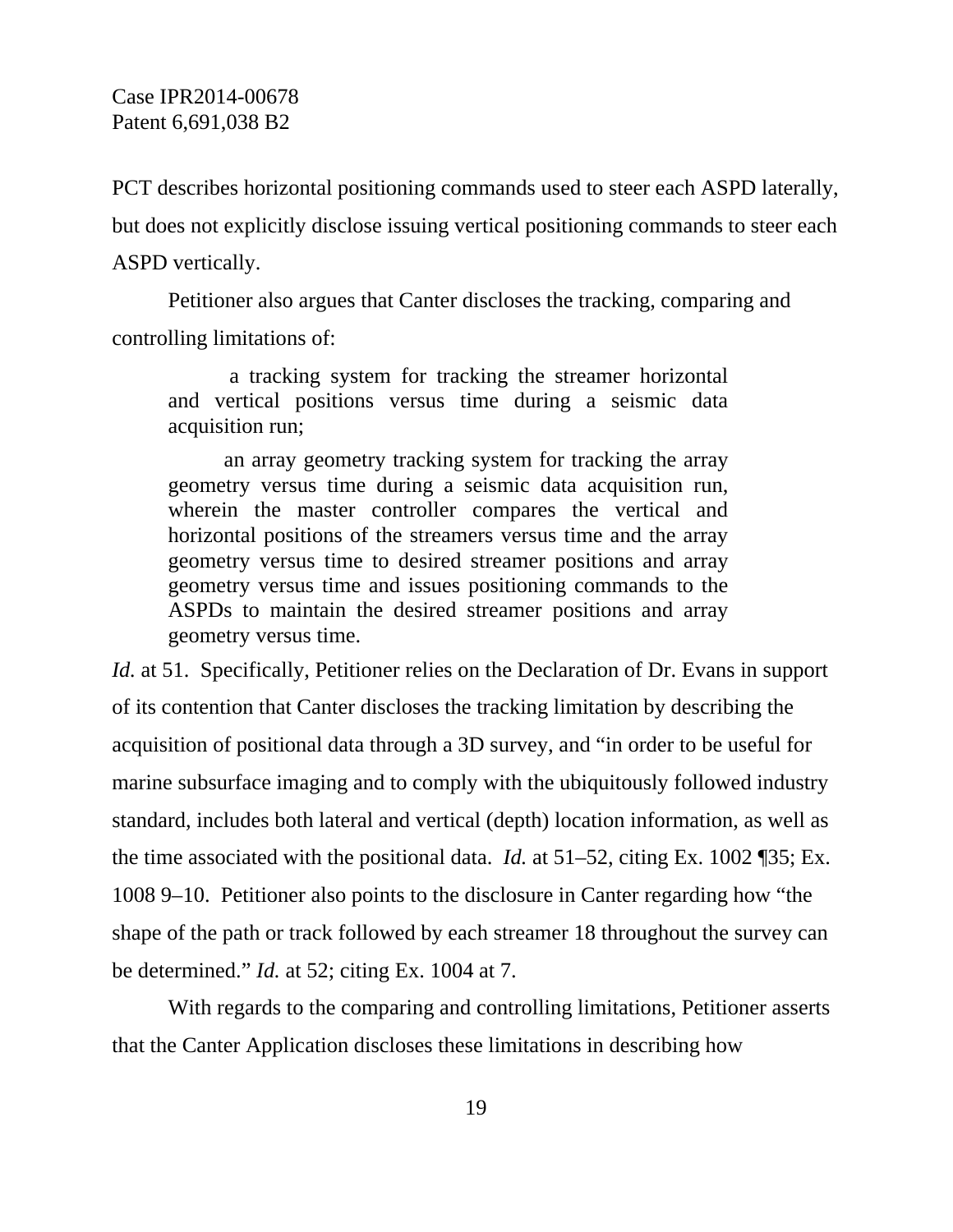"sufficient positional data from the previous survey is loaded into the system 14 to define the respective tracks followed by the vessel, source and streamers used in the previous survey." *Id.* citing Ex. 1004, 7. Petitioner contends these passages describe the acquisition of positional data and production of inputs based on the difference between present and desired future positions to produce control signals to laterally steer the streamer. *Id.* at 52. The control system, according to Petitioner, "produces inputs based on the *difference between the present and desired future positions of* [pre-selected points along the streamer] for a steering controller 74, which in turn produces *control signals* at 76 for the birds 38, to cause them to laterally *steer* the steamer 18 so that the [streamers] are as close as possible to their desired positions *at the correct time*." *Id.* at 52–53.

 Petitioner's arguments directed to the disclosure in Canter regarding the lateral (horizontal) tracking of streamer position, and based on the difference between the tracked and desired positions, providing control signals to laterally steer the streamer, does not sufficiently inform us that the streamer position is tracked, compared and controlled in the vertical direction. As such, we agree with Patent Owner that Petitioner has not demonstrated adequately that the Canter PCT discloses the vertical and horizontal positioning commands to steer each ASPD as required by claim 14. Based on the current record, Petitioner has not demonstrated a reasonable likelihood that it would prevail with respect to its contention that claim 14 is anticipated by the Canter PCT.

# *D. Obviousness Based on the '895 Application*

Petitioner asserts additional grounds based in part on the '895 Application.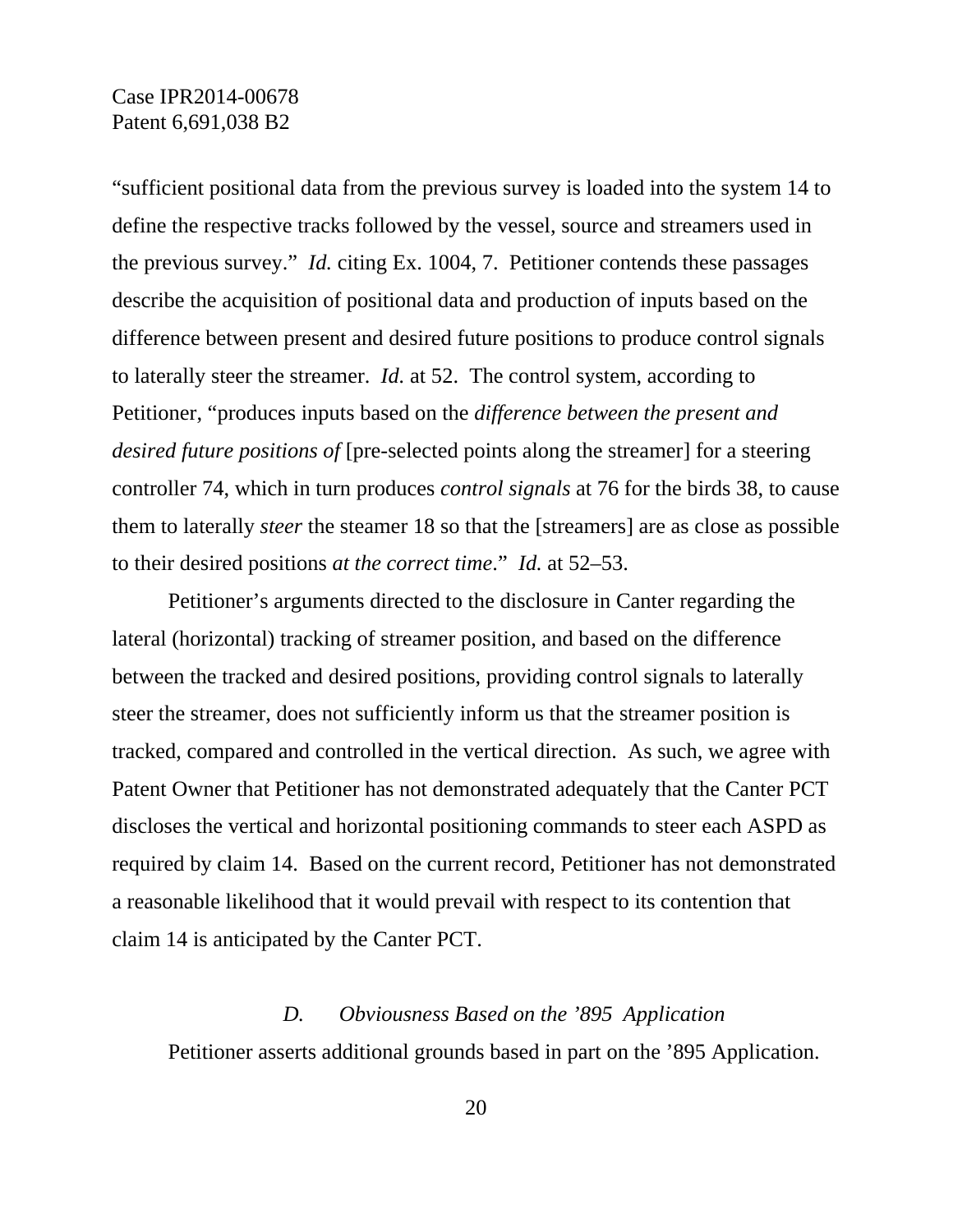Pet. 42–46, 55–59. In particular, Petitioner asserts that claim 14 is unpatentable under 35 U.S.C. § 103 as obvious over the '895 Application; obvious over the '895 Application and Morice; obvious over the '895 Application and EAGE; and obvious over the '895 Application and Canter. *Id.* Petitioner relies on the disclosure in the secondary references of Morice, EAGE and Canter concerning a 4-dimensional seismic survey to supplement the teachings of the '895 Application. *Id.*

 Having considered Petitioner's arguments concerning '895 Application and the combination of the '895 Application with Morice, EAGE or Canter, we are not persuaded that Petitioner has demonstrated a reasonable likelihood that it would prevail in demonstrating obviousness of the challenged claim. For the reasons provided above with regards to the anticipation analysis of the '895 application, we determine that Petitioner has not demonstrated sufficiently that the '895 Application discloses the "tracking and maintaining of array geometry limitations" of claim 14. Moreover, Petitioner does not rely on any disclosure of the secondary references to solve the noted deficiency of the '895 Application.

### *E. Obviousness Based on the Canter PCT*

 Petitioner further asserts that claim 14 is unpatentable under 35 U.S.C. § 103 as obvious over Canter, or as obvious over the combination of Canter and Morice. Pet. 55–57, 59. Petitioner relies on the disclosure in Morice concerning an environmental sensor to supplement the teachings of the Canter PCT. *Id.*

 Having considered Petitioner's arguments concerning the Canter PCT and the combination of the Canter PCT with Morice, we are not persuaded that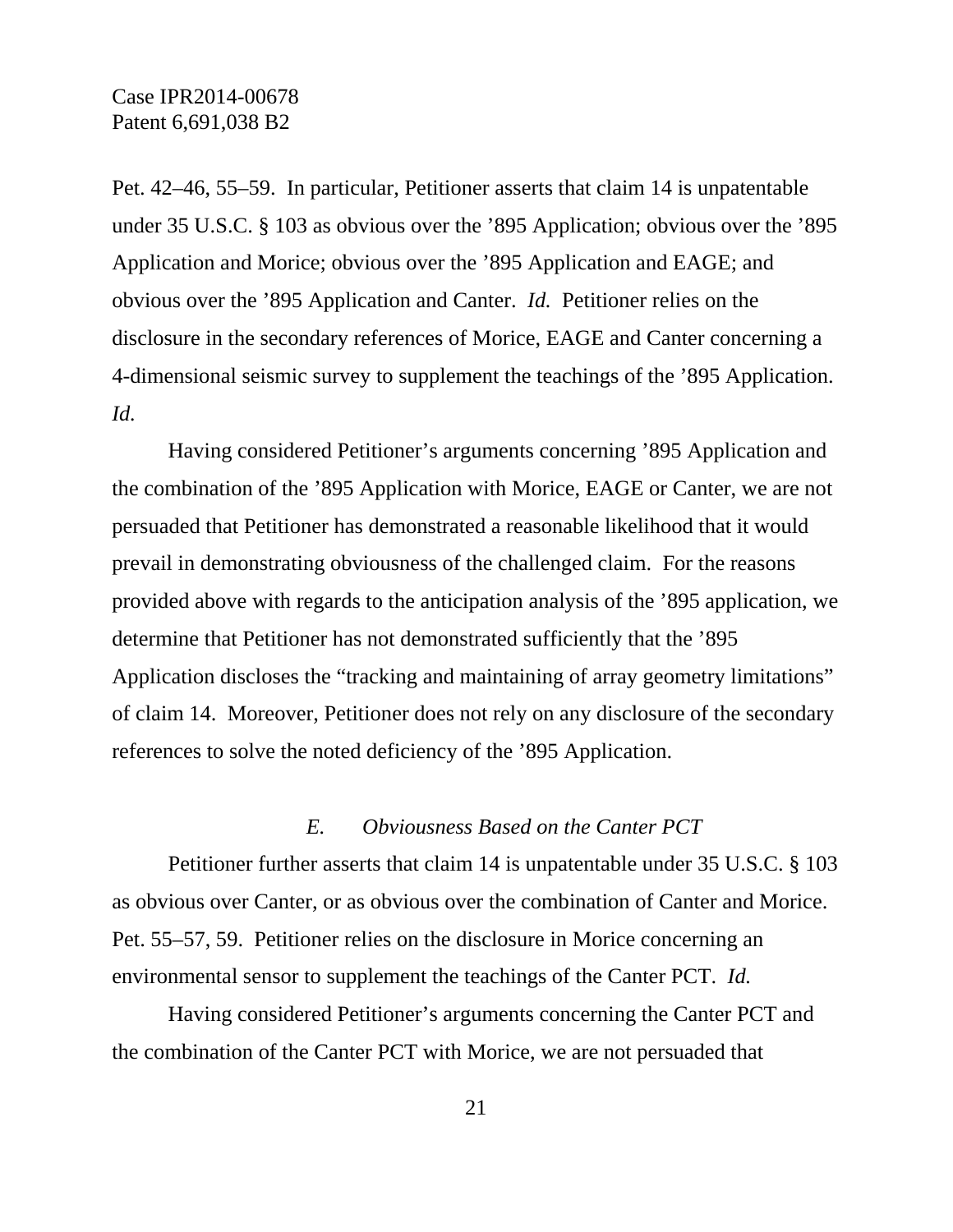Petitioner has demonstrated a reasonable likelihood that it would prevail in demonstrating obviousness of the challenged claim. For the reasons provided above with regards to the anticipation analysis of the Canter PCT, we determine that Petitioner has not demonstrated sufficiently that the Canter PCT discloses the issuance of vertical positioning commands to each ASPD limitations of claim 14. Moreover, Petitioner does not rely on any disclosure of the secondary references to solve the noted deficiency of the '895 Application.

### F. 35 U.S.C. § 312(a)(2) and *35 U.S.C. § 315(b)*

 Patent Owner proffers arguments asserting that 1) the Petition is time-barred under 35 U.S.C. § 315(b) because the Petitioner appeared in the ION litigation (Prelim. Resp. 12–16); 2) the Petition is time-barred because the Petitioner failed to name PGS Americas, Inc., as a real party-in-interest to this proceeding (*Id.* at 16–18); 3) the Petition is time-barred because the Petitioner failed to name ION as a real party-in-interest (*Id.* at 19–22); and 4) the Petition is time-barred because the Petitioner failed to name ION as a privy of Petitioner (*Id.* at 22–24).

 Because the information presented in the Petition does not demonstrate a reasonable likelihood that Petitioner would prevail with respect to at least one of the challenged claims, we need not address Patent Owner's assertions that the Petition is time-barred under 35 U.S.C. § 315(b) based on real party-in-interest or privity.

#### IV. CONCLUSION

Based on the record before us, the information presented in the Petition does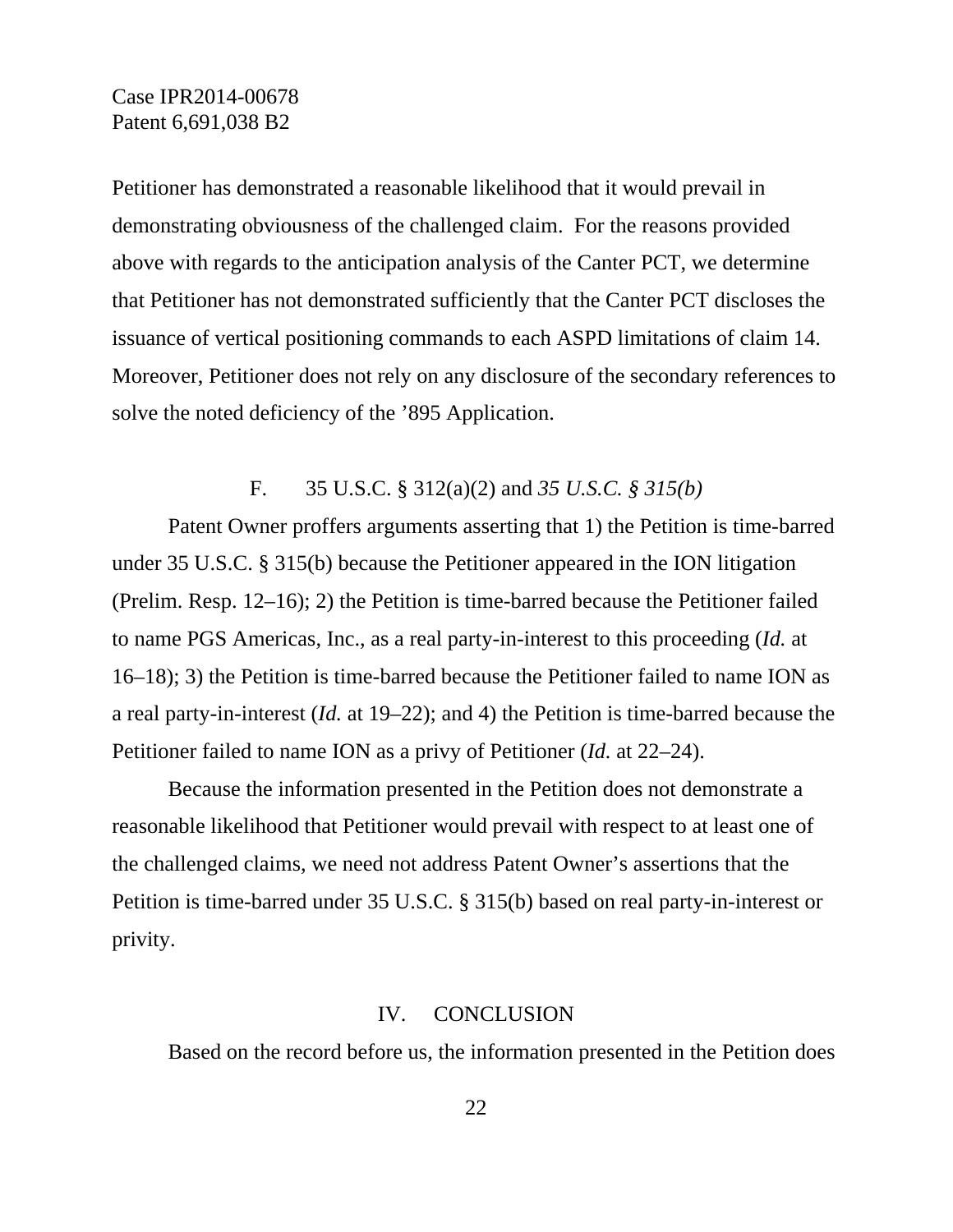not demonstrate a reasonable likelihood that Petitioner would prevail in showing that claim 14 is unpatentable.

## V. ORDER

 Accordingly, it is ORDERED that the Petition for *inter partes* review is DENIED.